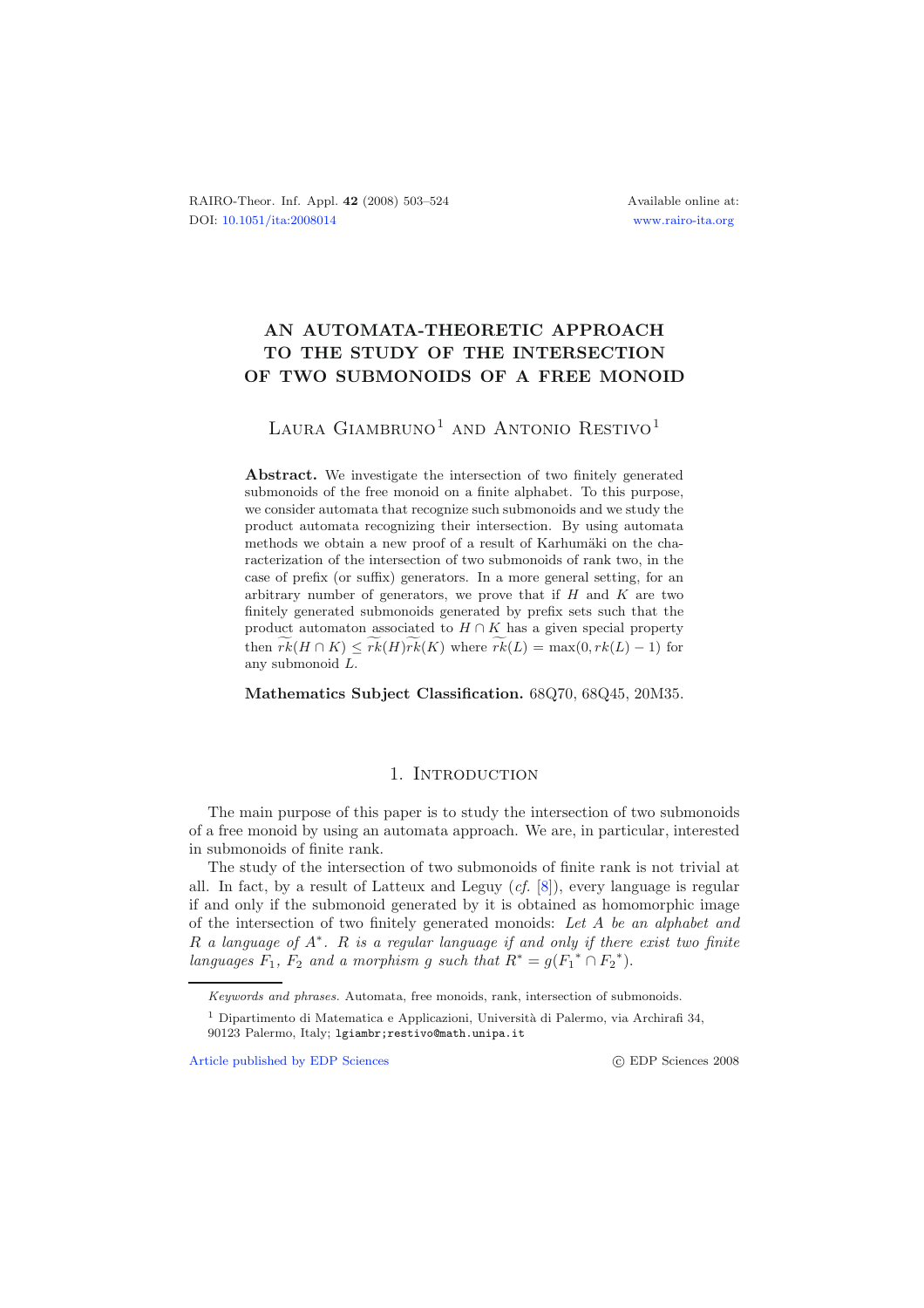Moreover the study of the intersection of two submonoids has been developed in many papers. It was first studied by Tilson in 1972 (*cf.* [\[12\]](#page-21-1)) who proved that the intersection of two free submonoids of A∗, the free monoid on a finite alphabet A, is free too.

Karhumäki in 1984  $(cf. [7])$  $(cf. [7])$  $(cf. [7])$  deepened the study of the intersection of two submonoids generated by two elements by giving a characterization of such an intersection. In particular he proved that given two submonoids  $H$  and  $K$  of  $A^*$ , where A is a finite alphabet, if both H and K are of rank two, then  $H \cap K$  is a submonoid either of rank at most two or it is generated by a regular language of a special form. In particular if H and K are generated by prefix (or suffix) sets of two words, and  $H \cap K$  is not finitely generated, then this intersection has the form  $(\alpha \beta^* \gamma)^*$  where  $\alpha, \beta, \gamma \in A^*$ .

Recently Bruyère *et al.* (*cf.* [\[2](#page-21-3)]) have studied the *meet* of two rational codes X and Y, defined as the base of the free monoid  $X^* \cap Y^*$ . They concentrated on the study of maximal rational codes such that their meet is yet a maximal rational code, showing with many examples the complex behavior of the meet. Finally they proved that any rational code is the meet of two rational maximal codes.

The starting motivation of this paper was the article of Karhumäki  $(cf. [7])$  $(cf. [7])$  $(cf. [7])$  that characterizes the intersection of two submonoids of the free monoid generated by two elements. The proof given by Karhumäki is long and provides no intuition on the real nature of the result. In this paper we prove, in particular, the result of Karhumäki in the case of two submonoids generated by prefix (or suffix) sets using a more intuitive approach based on automata.

When dealing with the intersection of two submonoids of finite rank it is natural to relate it to a more general problem in the theory of free groups known as the 'Hanna Neumann conjecture'. This conjecture deals with the problem of finding an upper bound of the rank of the intersection of two finitely generated subgroups.

In 1956 Hanna Neumann  $(cf. [10])$  $(cf. [10])$  $(cf. [10])$  proved that if H and K are two subgroups of finite rank of a free group then  $rk(H \cap K) \leq 2rk(H)rk(K)$ , where  $rk(T) =$ <br>max $(rk(T) - 1, 0)$  with  $rk(T)$  denoting the rank of a subgroup T. Then she made  $\max(rk(T) - 1, 0)$  with  $rk(T)$  denoting the rank of a subgroup T. Then she made the following conjecture, known nowadays as the 'Hanna Neumann conjecture':

$$
\widetilde{rk}(H \cap K) \leq \widetilde{rk}(H)\widetilde{rk}(K).
$$

In 1991 Walter Neumann (*cf.* [\[11\]](#page-21-5)) formulated a stronger conjecture known as "Strengthened Hanna Neumann conjecture" (in short SHN) and in 2002 Meakin and Weil (*cf.* [\[9\]](#page-21-6)) proved that SHN holds for the class of positively generated subgroups of the free group  $F(A)$  on A, finite alphabet, that are generated by words on <sup>A</sup><sup>∗</sup>. This last result suggested us to propose the problem of Hanna Neumann for finitely generated submonoids of a free monoid, in the case that their intersection is finitely generated.

Some of the basic tools in dealing with the Hanna Neumann conjecture for free groups makes use of the representation of subgroups of the free group by graphs (or automata). The same tools are still available when dealing with the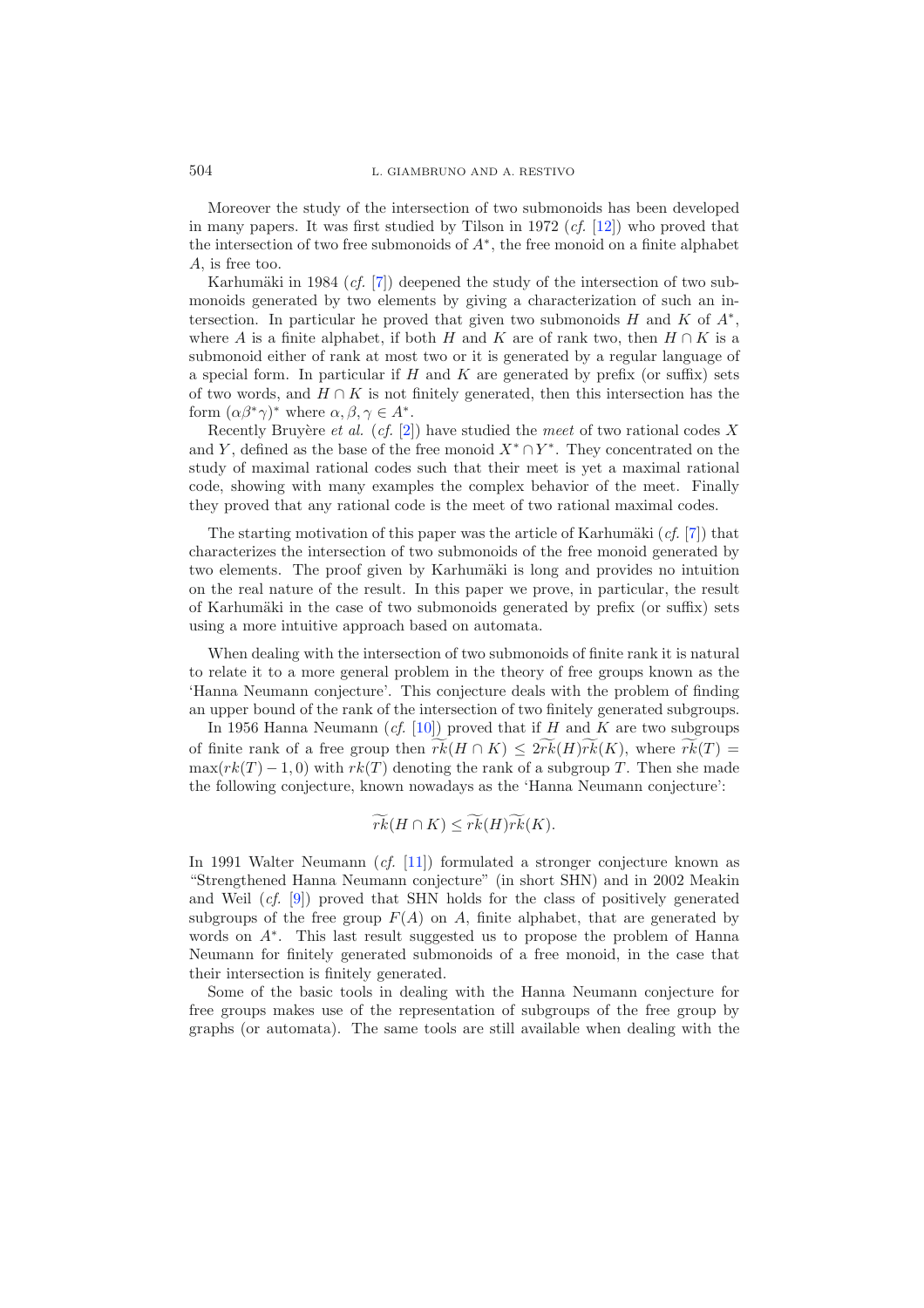intersection of two submonoids of the free monoid. For this purpose we refer to the correspondence (*cf.* [\[1\]](#page-21-7)) between submonoids on the free monoid on a finite alphabet A and automata on A.

Through the study of the product of two automata associated to two finitely generated submonoids  $H$  and  $K$ , we prove that if  $H$  and  $K$  are submonoids generated by prefix sets such that the product automaton associated to  $H \cap K$  has a given special property then  $rk(H \cap K) \leq rk(H)rk(K)$ . In the general case we find a family of examples such that  $rk(H \cap K) = \text{plog}_2(rk(H))\log_2(rk(K))$ find a family of examples such that  $rk(H \cap K) = 2^{\log_2(rk(H)) \log_2(rk(K))}$ .

Moreover if the two submonoids  $H$  and  $K$  are generated by prefix sets of two elements, then their intersection  $H \cap K$  either is of rank two, or it has the form  $(\alpha\beta^*\gamma)^*$  where  $\alpha, \beta, \gamma \in A^*$ , that is the result of Karhumäki [\[7](#page-21-2)].

#### 2. Automata and submonoids

We consider finite state automata on a finite alphabet A. For the notation we refer to [\[1\]](#page-21-7). Let A be a finite alphabet. Let us denote by  $\varepsilon$  the empty word of  $A^*$  and by  $A^+$  the set of nonempty words on A. An *automaton* over  $A, A = (Q, I, T, \mathcal{F}),$ consists of a finite set Q of *states*, of two subsets I and T of Q called sets of initial and final states, respectively, and of a set  $\mathcal{F} \subset Q \times A \times Q$  whose elements are called *edges*. An edge  $e = (x, a, y)$  is also denoted by  $e : x \stackrel{a}{\longrightarrow} y$ . The letter a is called the label of the edge. We will say that the edge  $e$  goes out from  $x$  and comes in y.

Two edges  $e : x \xrightarrow{a} y$  and  $f : x' \xrightarrow{b} y'$  are consecutive if  $y = x'$ . A *path* in A is a finite sequence  $p = p_1 p_2 ... p_n$  of consecutive edges  $p_i : x_i \stackrel{a_i}{\longrightarrow} y_i$ . We shall also write  $p: x_1 \stackrel{w}{\longrightarrow} y_n$  where  $w = a_1 a_2 \dots a_n$  is the *label* of the path p. The path p is<br>said to start at x, and and at u. We indicate by  $i(n) = x$ , the starting state and said to start at  $x_1$  and end at  $y_n$ . We indicate by  $i(p) = x_1$  the starting state and by  $f(p) = y_n$  the ending state. The *length* of a path is the number of edges that compose it. For each state  $x \in Q$  it is defined the *null path* starting and ending at x, denoted by  $1_x : x \longrightarrow x$  having as label  $\varepsilon$ . Given an automaton A, we will say that a path p of  $A$  visits a vertex x of  $A$  if x is a vertex of p.

When two paths p and q are consecutive (*i.e.*  $f(p) = i(q)$ ) then p and q can be concatenated and we call the resulting path pq. A *subpath* of a path p is a subsequence of consecutive edges. A subpath of a path p is a *prefix* of p if it starts at the same starting state of p. Given two paths p and q starting at the same state x, the *longest prefix path in common* between p and q is a path prefix of p and prefix of  $q$  that is the longest with this property. Analogously it can be defined, given two paths  $p$  and  $q$  ending at the same state  $x$ , the *longest suffix path in common* between p and q.

A path p is a *simple path* if all states in the path are distinct. Given two states x and y, if there exists a path from  $x$  to  $y$  then there exists also a simple path from x to y. A path p is a *cycle* if it is not the null path and if it starts and ends at the same state. We say that a path c is a cycle in  $x$  if it starts and ends at  $x$ . A cycle c is a *simple cycle* if it has all the intermediate states distinct. Given a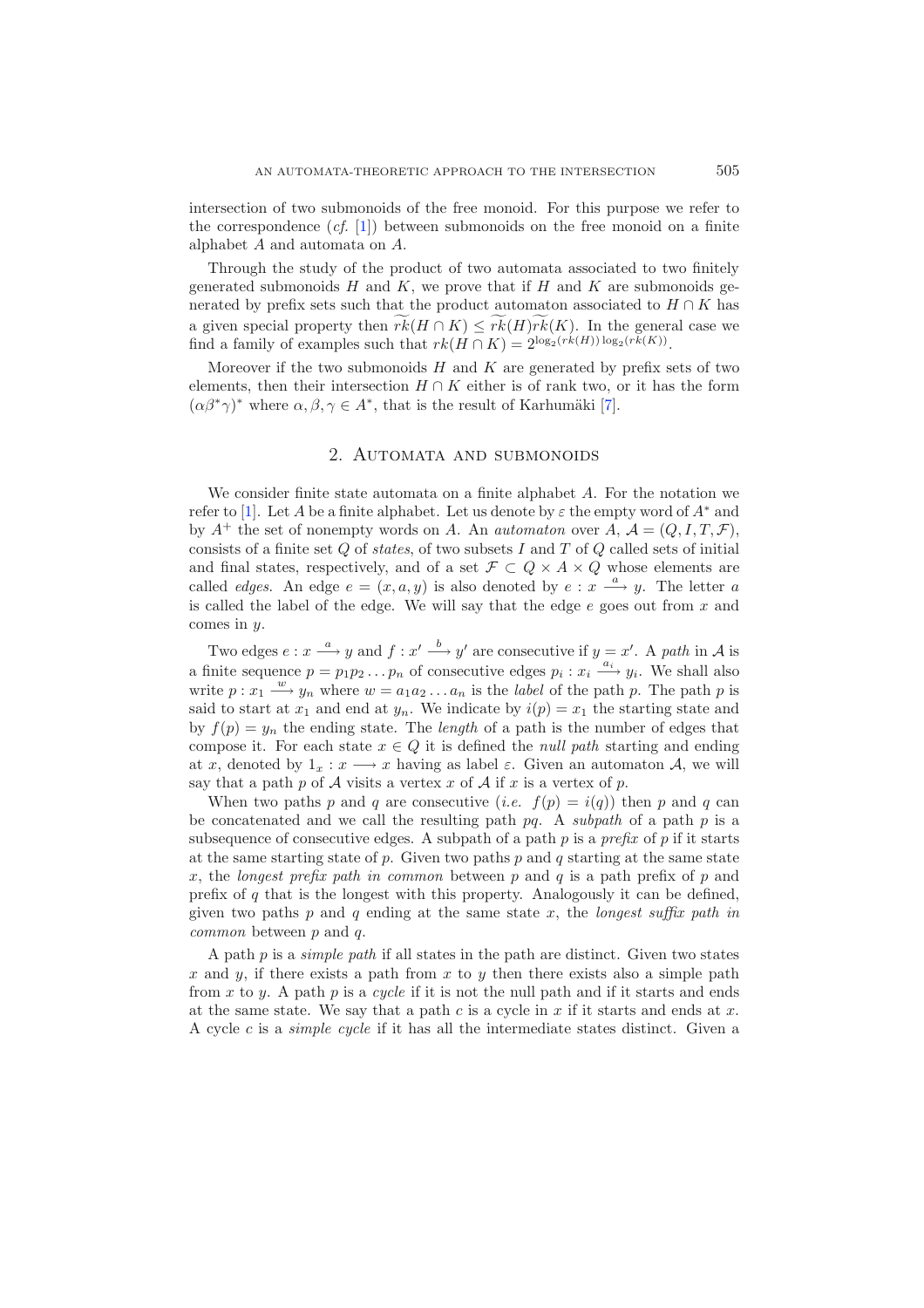cycle c we say that c is *simple in*  $x$  if it is a cycle in  $x$  such that no intermediate state is equal to x. We remark that a cycle that is simple in  $x$  is not in general a simple cycle.

The *language recognized by*  $A, L(A)$ , is the set of words that are labels of paths from an initial state to a final one. A state  $x$  in  $A$  is *accessible* if there is a path starting at an initial state and ending at  $x$ . A state  $x$  in  $A$  is *coaccessible* if there is a path starting at x and ending at a final state. An automaton <sup>A</sup> is a *trim* automaton if all the states of the automaton are accessible and coaccessible. An automaton  $\mathcal{A} = (Q, I, T, \mathcal{F})$  is *unambiguous* if, for each  $x, y \in Q$ , for each  $w \in A^*$ , there exists at most one path starting at x and ending at y with label  $w$ .

An automaton A over A is a *deterministic automaton* if  $card(I) = 1$  and if, for each state  $x$  and for each  $a$  in  $A$ , there is at most one edge starting in  $x$  with label a. If  $\mathcal{A} = (Q, i, T, \mathcal{F})$  is a deterministic automaton it can be defined the function  $\delta: Q \times A \longrightarrow Q$  such that  $\delta(x, a) = y$  if  $x \stackrel{a}{\longrightarrow} y \in \mathcal{F}$  and  $\delta(x, a) = \emptyset$  otherwise. This function  $\delta$  is extended to words in  $A^*$  by setting, for all  $x \in Q$ ,  $\delta(x, \varepsilon) = x$ and, for  $w \in A^*$  and  $a \in A$ ,  $\delta(x, wa) = \delta(\delta(x, w), a)$ .

This function is called the *transition function*. With this notation we have that  $L(\mathcal{A}) = \{w \in A^* \mid \delta(i, w) \in T\}.$ 

From now on we will consider automata with non empty and non trivial languages. We say that A is a *monoidal automaton* if it is a trim automaton with a unique final state equal to a unique initial one. Such a special state is denoted by 1. Let us note that in a monoidal automaton, for each state  $x$ , there exist a simple path from 1 to x and a simple path from x to 1. It is easy to prove the following  $(cf. [1])$  $(cf. [1])$  $(cf. [1])$ :

<span id="page-3-0"></span>**Proposition 2.1.** Let  $\mathcal{A} = (Q, 1, 1, \mathcal{F})$  be a monoidal automaton. The automaton A *recognizes the submonoid generated by the set of labels of the cycles that are simple in* 1*.*

In general given a submonoid  $H$  of  $A^*$  there exists a unique minimal set of generators  $(cf. [1])$  $(cf. [1])$  $(cf. [1])$ . We define the rank of H as the cardinality of the minimal set of generators. It is denoted by  $rk(H)$ . We say that a submonoid H of  $A^*$ is cyclic if  $rk(H) = 1$ . We also define the reduced rank of a submonoid H as  $rk(H) = \max(rk(H) - 1, 0).$ <br>A submonoid  $H \subset 4^*$  is

A submonoid  $H \subseteq A^*$  is free if there exists a set of generators X such that every element in  $H$  can be factorized in a unique way in words of  $X$ . If  $H$  is free the minimal set of generators of H is called the *base* of H.

Let  $\mathcal{A} = (Q, 1, 1, \mathcal{F})$  be a monoidal automaton. Let us denote by  $C_{\mathcal{A}}$  the set of cycles that are simple in 1 and by  $Y_{\mathcal{A}}$  the set of their labels. In general if  $\mathcal A$  is monoidal then  $Y_A$  is not the minimal set of generators (see an example in Fig. [1\)](#page-4-0). If we suppose that  $A$  is unambiguous then  $Y_A$  is the minimal set of generators and moreover the submonoid generated by  $A$  is free.

<span id="page-3-1"></span>**Proposition 2.2.** Let  $\mathcal{A} = (Q, 1, 1, \mathcal{F})$  *be an unambiguous monoidal automaton. The automaton* A *recognizes a free submonoid with base the set of labels of the cycles that are simple in* 1*.*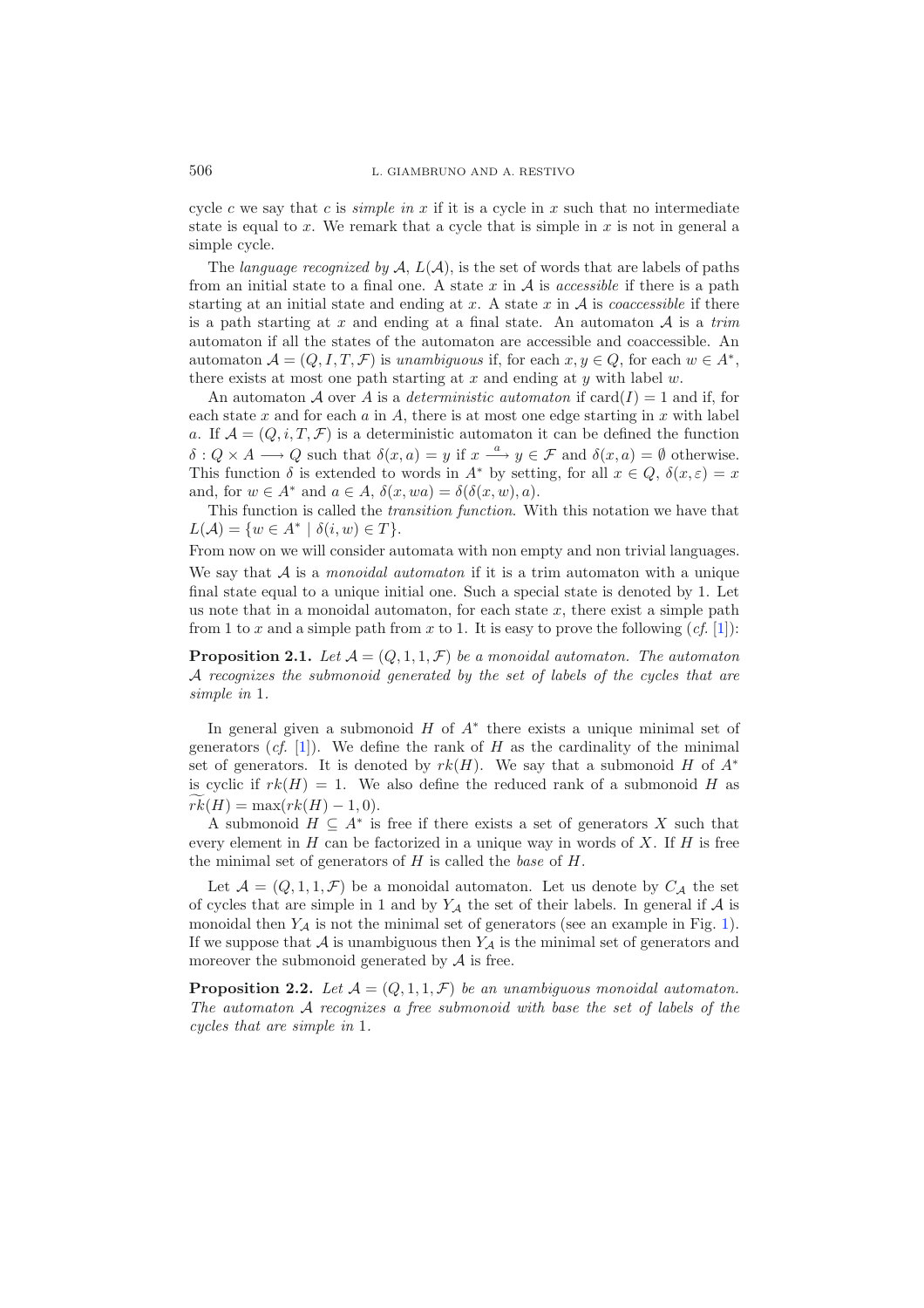<span id="page-4-0"></span>

FIGURE 1. A monoidal automaton with  $Y_A = \{a, ba, aba\}$  and  $L(\mathcal{A}) = \{a, ba\}^*.$ 

*Proof.* Let  $\mathcal{A} = (Q, 1, 1, \mathcal{F})$  be an unambiguous monoidal automaton. By Propo-sition [2.1](#page-3-0) the set of labels of cycles that are simple in  $1, Y_A$ , is a set of generators for  $L(\mathcal{A})$ . Moreover, by the unambiguity of  $\mathcal{A}$ , every element in  $L(\mathcal{A})$  can be factorized in a unique way in words of  $Y_{\mathcal{A}}$ , otherwise there would be a word in  $L(\mathcal{A})$ <br>label of two different cycles in 1 label of two different cycles in 1.

So to a monoidal automaton A it is associated the submonoid  $H = L(\mathcal{A})$  of  $A^*$ . Conversely to each submonoid  $X^*$  of  $A^*$  generated by a finite set X it is associated  $\mathcal{F}_X$  the *flower automaton of* X (*cf.* [\[1](#page-21-7)[,3](#page-21-8)]). It is built in the following way. First we build  $S_X$  the *solar automaton* recognizing X in this way: we build, for each word  $x \in X$ , an automaton with  $|x| + 1$  states and merge all the initial states. Note that this automaton is a tree with root the initial state 1. Then we merge all the final states with the initial state 1. Doing this we obtain the flower automaton of X. Such an automaton is a monoidal automaton recognizing  $X^*$  such that all the cycles visit the unique initial-final state 1, all the cycles that are simple in 1 intersect themselves only in 1 and have as labels the words of  $X$ . See an example in Figure [2.](#page-5-0)

<span id="page-4-2"></span>Let us define now a class of monoidal automata recognizing finitely generated submonoids: the class of semi-flower automata.

**Definition 2.3.** Let  $A$  be an automaton.  $A$  is a semi-flower automaton if it is a monoidal automaton such that all the cycles visit the unique initial-final state.

<span id="page-4-1"></span>Hence in a semi-flower automaton the cycles that are simple in 1 intersect themselves not necessarily only in 1. In particular given a finite set  $X \subseteq A^*$ the flower automaton associated to  $X$  is a semi-flower automaton in which all the cycles that are simple in 1 intersect themselves only in 1. It is interesting to observe that in a semi-flower automaton every cycle that is simple in 1 is in particular a simple cycle. It is easy to prove the following proposition.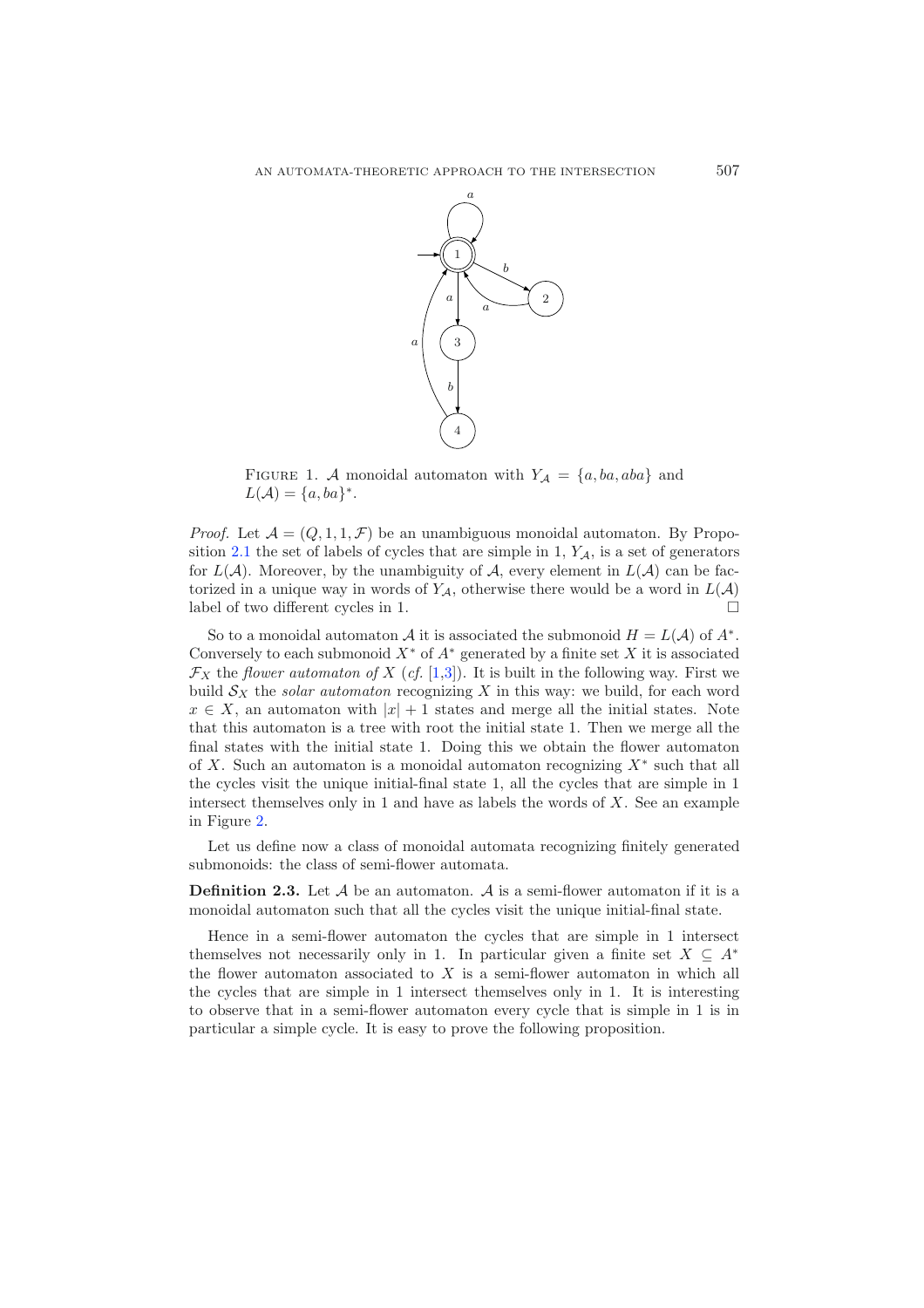<span id="page-5-0"></span>

<span id="page-5-1"></span>FIGURE 2.  $S(X)$ ,  $F(X)$  for  $X = \{b, ba, aaa\}.$ 



FIGURE 3. A semi-flower automaton,  $L(\mathcal{A}) = \{a, ab, aab, bb\}^*$ .

**Proposition 2.4.** Let  $A = (Q, 1, 1, \mathcal{F})$  be a semi-flower automaton, then A reco*gnizes a finitely generated submonoid.*

An example of a semi-flower automaton is shown in Figure [3.](#page-5-1) The converse of Proposition [2.4](#page-4-1) is not true in general as it is shown in the example of Figure [4.](#page-6-0)

<span id="page-5-2"></span>However, with the supplementary hypothesis of unambiguity we get also the converse as stated in the following proposition.

**Proposition 2.5.** Let A be an unambiguous monoidal automaton such that  $L(A)$  = H*. The submonoid* H *is finitely generated if, and only if* <sup>A</sup> *is a semi-flower automaton.*

*Proof.* Let  $A$  be an unambiguous monoidal automaton that recognizes  $H$  finitely generated submonoid. By Proposition [2.2,](#page-3-1)  $H$  is free with base  $Y_A$ , the set of labels of the cycles that are simple in 1. By hypothesis,  $|Y_\mathcal{A}| = rk(H) < \infty$ .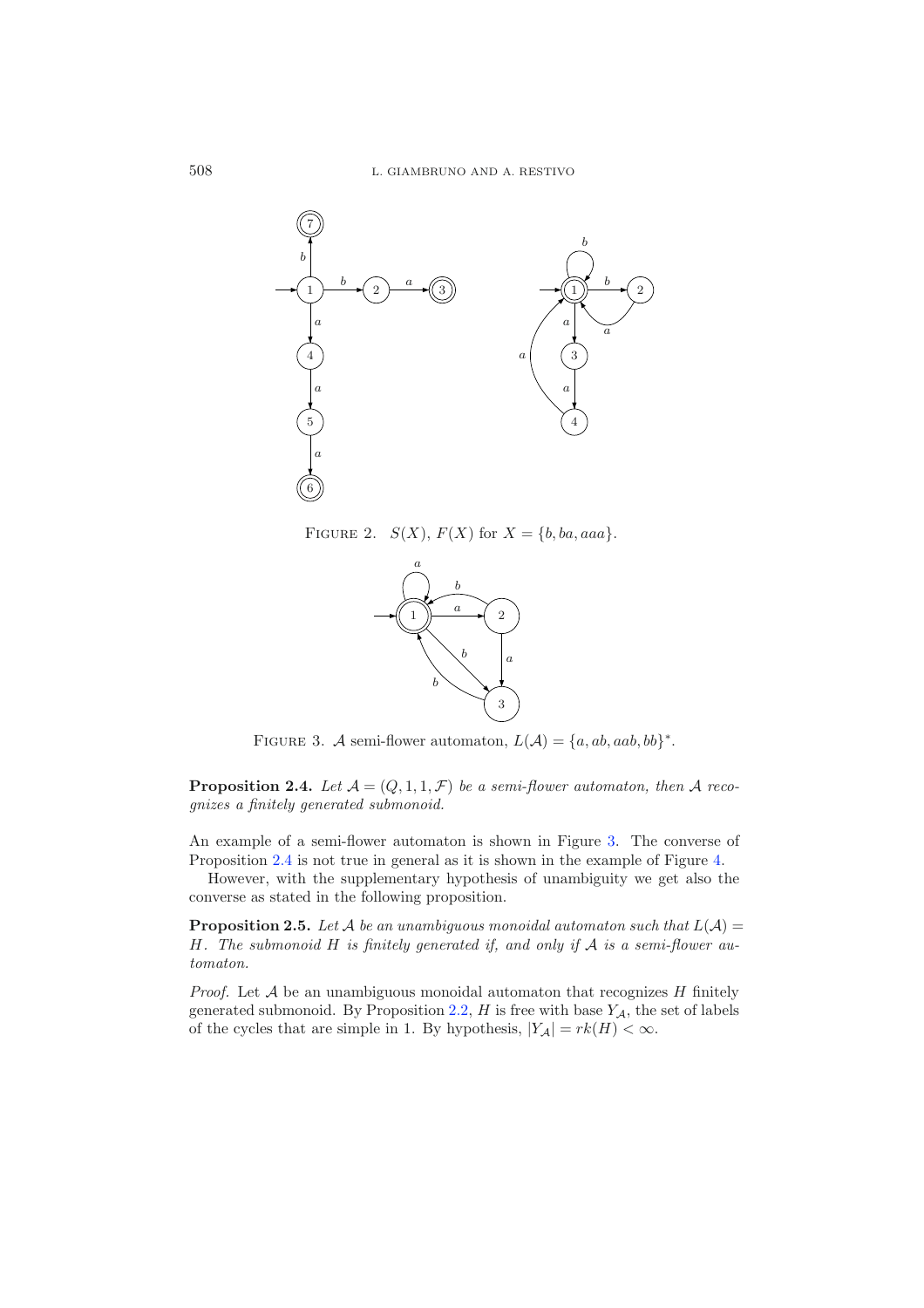<span id="page-6-0"></span>

FIGURE 4. A not semi-flower automaton,  $L(A) = \{ab, aaa\}^*$ .

Let us suppose, by contradiction, that there exists a cycle  $c$  not visiting 1. In particular c is a cycle in a state  $x \neq 1$ . Let v be the label of c. Let  $p_1$  be a simple path from x to 1,  $y_2$ simple path from 1 to x,  $u_1$  its label. Let  $p_2$  be a simple path from x to 1,  $u_2$ its label. We have that  $\forall i \geq 0$ ,  $u_1v^iu_2$  is the label of  $p_1c^ip_2$  cycle that is simple<br>in 1. Let  $V' = \{u_1v^iu_2, \forall i \geq 0\}$ . Finally we get  $V' \subset V_t$ , contradiction since in 1. Let  $Y' = \{u_1v^iu_2, \forall i \ge 0\}$ . Finally we get  $Y' \subseteq Y_{\mathcal{A}}$ , contradiction since  $\infty = |Y'| < |Y_{\mathcal{A}}| < \infty$ . The other implication is proved in Proposition 2.4  $\infty = |Y'| \le |Y_A| < \infty$ . The other implication is proved in Proposition [2.4.](#page-4-1)  $\Box$ 

We will recall now some definitions on graphs with the purpose of studying semi-flower automata with some graph's properties.

A *directed graph*  $\Gamma = (V, E)$  (*cf.* [\[4](#page-21-9)]) is a pair  $(V, E)$  where V is a finite set and  $E \subseteq V \times V$  is a binary relation on V. A *directed multigraph* is like a graph but it can have more than one edge between two vertices and self-loops (edges from a vertex to itself). More formally a directed multigraph is a 4-uple  $(V, E, i, f)$  where V and E are two disjoint sets and  $i, f: V \longrightarrow E$  are maps.

Given a directed multigraph  $\Gamma = (V, E)$  we say that a vertex  $x \in V$  is a *branch point* (in short *bp*) if the degree of x (*i.e.* the number of edges incident to x) is greater than two. We say that a vertex  $x \in V$  is a *branch point going out* (in short  $bpo$ ) if x is a branch point and if the number of edges going out from x is at least two and we say that  $x \in V$  is a *branch point going in* (in short *bpi*) if x is a branch point and if the number of edges coming in  $x$  is at least two.

Let  $A$  be an automaton. We can think of  $A$  as a labelled multigraph whose set of vertices is the set of states  $Q$  and the set of labelled edges is  $\mathcal{F}$ .

<span id="page-6-1"></span>Let now  $A$  be a monoidal automaton. Let  $BPI(A)$  be the set of vertices of  $A$ that are bpi's and let  $BPO(\mathcal{A})$  be the set of vertices of  $\mathcal{A}$  that are bpo's. We have the following proposition that links the existence of bpi's with the existence of bpo's.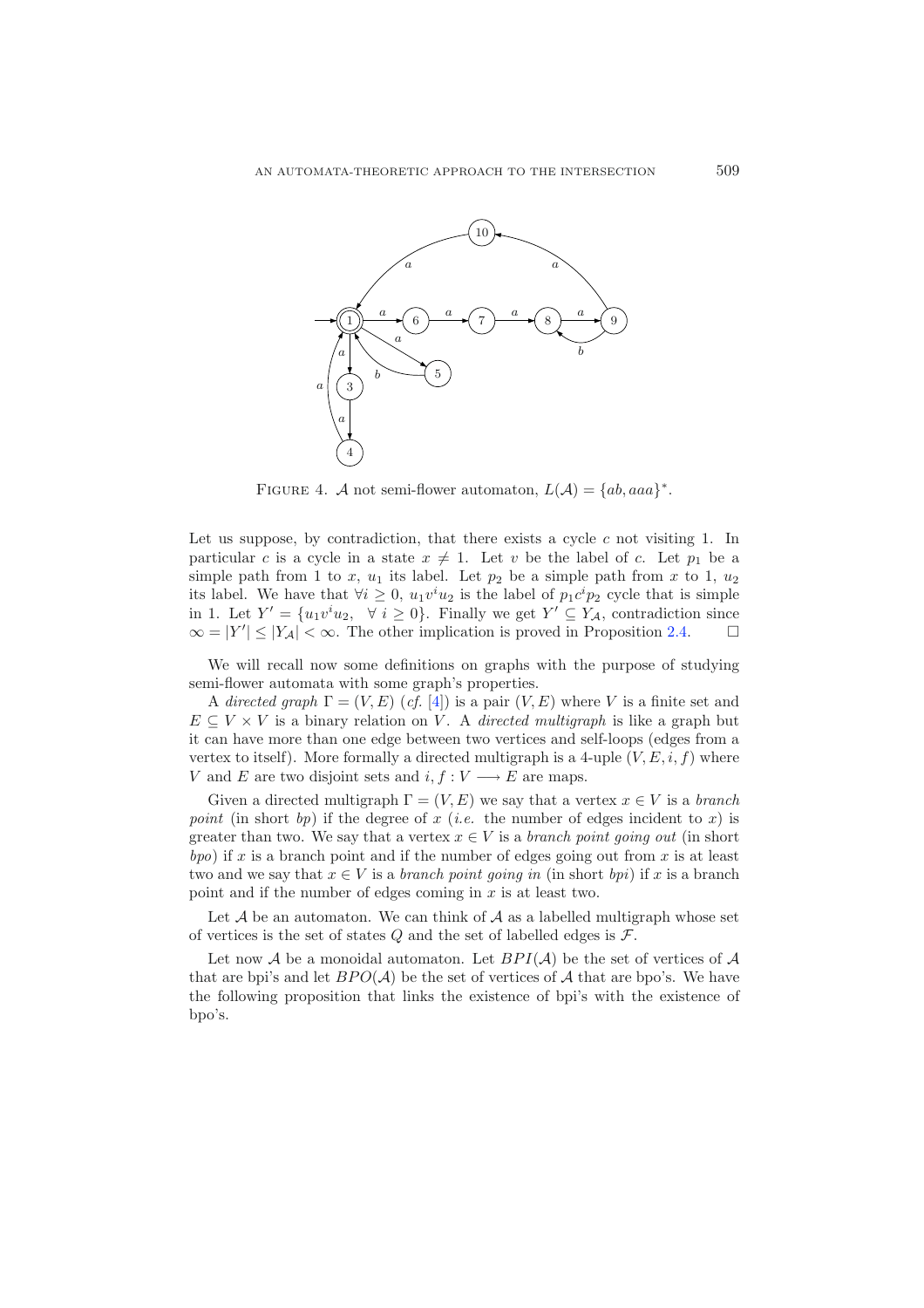**Proposition 2.6.** Let A be a monoidal automaton.  $BPI(\mathcal{A}) = \emptyset$  if and only if  $BPO(A) = \emptyset$ .

*Proof.* Let  $\mathcal{A} = (Q, 1, 1, \mathcal{F})$  be a monoidal automaton with  $BPO(\mathcal{A}) \neq \emptyset$ . Let so  $x \in \Omega$  be a bpo. Let  $e_1$  and  $e_2$  be two edges starting at  $x$  and let us consider  $n$  a  $x \in Q$  be a bpo. Let  $e_1$  and  $e_2$  be two edges starting at x and let us consider p a simple path from  $f(e_1)$  to 1 and q a simple path from  $f(e_2)$  to 1. Let us consider r the longest suffix path in common between  $e_1p$  and  $e_2q$ . Let us distinguish two cases: when  $x = 1$  and when  $x \neq 1$ .

Let  $x = 1$ . If p, q are null paths then 1 is a bpi. If p is not null and q is the null path then  $e_2$  is not a suffix of  $e_1p$  since p is simple and so  $i(r)$  is a bpi. If p is null and q is not null we find analogously a bpi. Finally if  $p$  and  $q$  are not null paths then  $e_1p$  and  $e_2q$  are not suffixes each other since p and q are simple paths ending at 1. As before  $i(r)$  is a bpi and so in all cases it results  $BPI(\mathcal{A}) \neq \emptyset$ .

Let  $x \neq 1$ . Let us prove that  $e_1p$  and  $e_2q$  are not suffixes each other. If, by introduction  $e_1p$  is a proper suffix of  $e_2q$  then  $e_2q = q'e_1p$  with  $q'$  not pull and contradiction,  $e_1p$  is a proper suffix of  $e_2q$  then  $e_2q = q'e_1p$ , with q' not null and  $f(q') = x$ . Let  $e$  be the simple path from 1 to  $x$ . The path  $e$  is not a suffix path  $f(q') = x$ . Let s be the simple path from 1 to x. The path s is not a suffix path of s since s of s' since s suffix path of s since s of q' since q is simple and  $x \neq 1$ . Analogously q' is not a suffix path of s since s<br>is simple. So if r is the longest suffix path in common between s and q' then  $i(r)$ . is simple. So if r is the longest suffix path in common between s and  $q'$  then  $i(r)$ is a bpi and so  $BPI(\mathcal{A}) \neq \emptyset$ .<br>The converse is proved in an

The converse is proved in an analogue way.  $\Box$ 

<span id="page-7-1"></span>In the following theorem we have a characterization of unambiguous monoidal automata with no bpi's. In particular, such automata recognize cyclic submonoids.

**Theorem 2.7.** Let A be a monoidal automaton. If  $BPI(A) = \emptyset$  then  $L(A)$  is *cyclic. Moreover, if*  $\mathcal A$  *is unambiguous then, if*  $L(\mathcal A)$  *is cyclic then*  $BPI(\mathcal A) = \emptyset$ *.* 

*Proof.* Let  $\mathcal{A} = (Q, 1, 1, \mathcal{F})$  be a monoidal automaton such that  $BPI(\mathcal{A}) = \emptyset$ . If  $|Q| = 1$  then trivially  $L(\mathcal{A})$  is cyclic. Let  $|Q| > 1$  and let  $x \in Q$ ,  $x \neq 1$ . Let p be a simple path from x to 1 then the cycle pa is in simple path from 1 to x and q a simple path from x to 1 then the cycle  $pq$  is, in particular, simple in 1. It is the unique cycle that is simple in 1. In fact if there is another cycle that is simple in 1, let it be c, then considering  $r$  the longest suffix path in common between  $pq$  and c we get that the initial state of r is a bpi, that is a contradiction. So if u is the label of pq then  $L(\mathcal{A}) = \{u\}^*$ .

Conversely let  $\mathcal{A} = (Q, 1, 1, \mathcal{F})$  be an unambiguous monoidal automaton such that  $L(\mathcal{A})$  is cyclic. Then  $\mathcal{A}$  is semi-flower. If  $BPI(\mathcal{A}) \neq \emptyset$  then there exists  $x \in BPO(\Lambda)$ . It follows that there exist two different cycles that are simple  $x \in BPO(\mathcal{A})$ . It follows that there exist two different cycles that are simple in 1 and so, by the unambiguity of A, two free generators for  $L(\mathcal{A})$ , that is a contradiction.

The semi-flower automata with a unique bpi have also interesting properties as we will see. The automaton in Figure [3](#page-5-1) is a semi-flower automaton such that  $BPI(\mathcal{A}) = \{1, 3\}.$  The automaton in Figure [5](#page-8-0) is a semi-flower automaton such that  $BPI(\mathcal{A}) = \{1\}.$ 

<span id="page-7-0"></span>It is interesting to note that if  $A$  is a monoidal automaton with initial-final state 1 such that  $BPI(\mathcal{A}) = \{1\}$  then  $\mathcal A$  is a semi-flower automaton, as explained in the following proposition.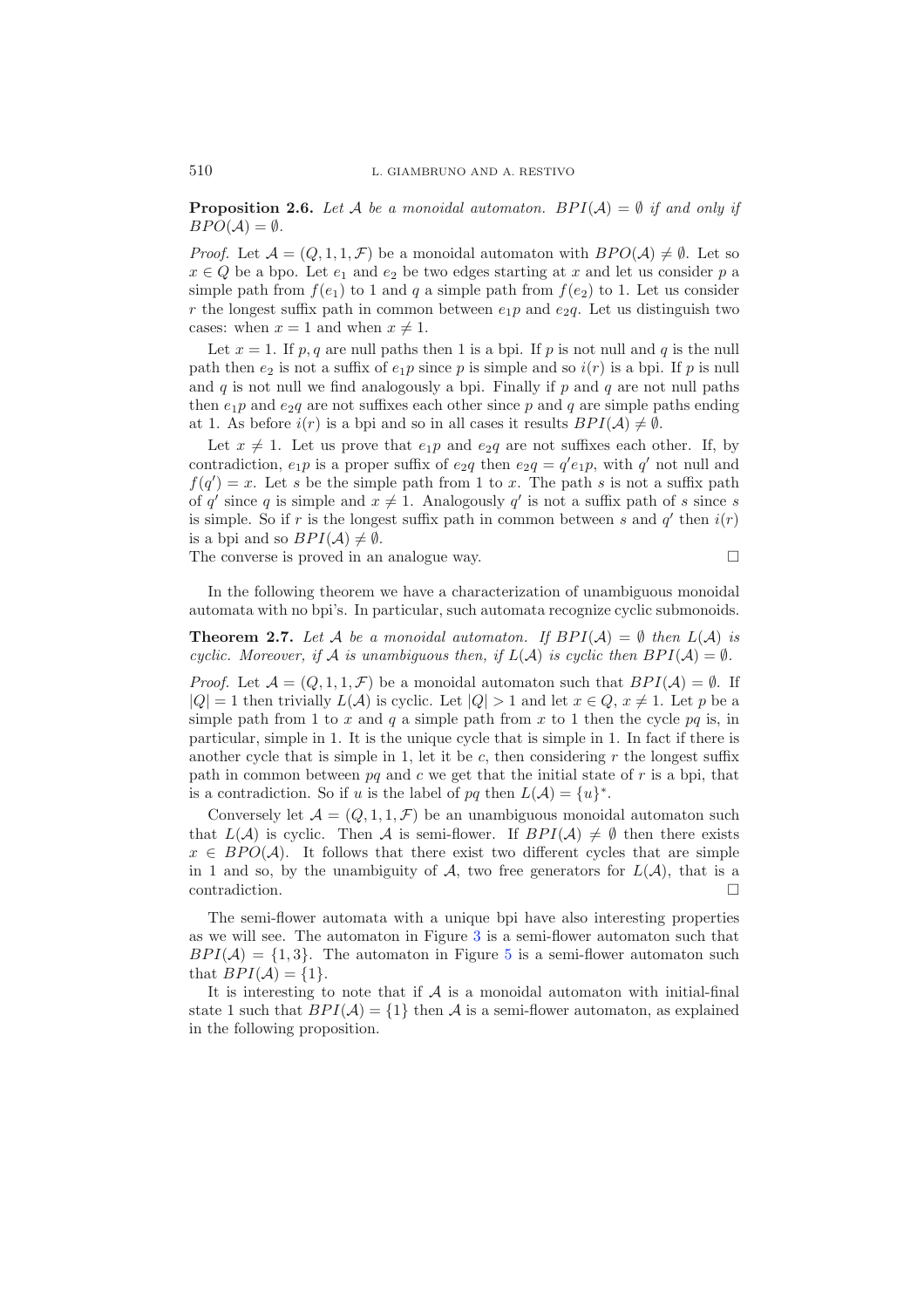<span id="page-8-0"></span>

<span id="page-8-1"></span>FIGURE 5. A semi-flower automaton,  $|BPI(\mathcal{A})|=1$ .



FIGURE 6. A monoidal automaton with a unique bpi that is not a semi-flower automaton.

**Proposition 2.8.** Let  $A = (Q, 1, 1, \mathcal{F})$  be a monoidal automaton such that  $BPI(\mathcal{A}) = \{1\}$ . It follows that  $\mathcal A$  is a semi-flower automaton.

*Proof.* Let  $\mathcal{A} = (Q, 1, 1, \mathcal{F})$  be a monoidal automaton having  $BPI(\mathcal{A}) = \{1\}$ . Let us suppose that there exists a cycle c in x not visiting 1. Let p be the simple path from 1 to x and let us consider r the longest suffix path in common between  $p$  and c. The path  $p$  is not a suffix of c since c does not visit 1. Moreover c is not a suffix of p since p is simple. So the initial vertex of r is a bpi different from 1 and we get the thesis. get the thesis.

In general if A is a monoidal automaton such that  $|BPI(\mathcal{A})|=1$  then A is not necessarily a semi-flower automaton as we can see in the example in Figure [6.](#page-8-1)

Let us see now, given a semi-flower automaton with exactly one bpi, how to link the rank of the submonoid generated by it with the characteristics of the automaton. Let us give before some definitions and propositions.

Let us consider now a graph  $\Gamma = (V, E)$ . We recall that an undirected graph  $\Gamma$  is a *tree* if it is connected and acyclic. Given  $x, z \in V$  we say that x is reachable from z if there exists a path in  $\Gamma$  from z to x. There exist different algorithms for visiting a graph. One of such algorithms is the *breadth-first search* (BFS in shorts). Given a graph  $\Gamma = (V, E)$  and a distinguished *source* vertex s, BFS systematically explores the edges of  $\Gamma$  to "discover" every vertex that is reachable from s. Moreover it discovers every vertex reachable from s only once. It also produces a tree T called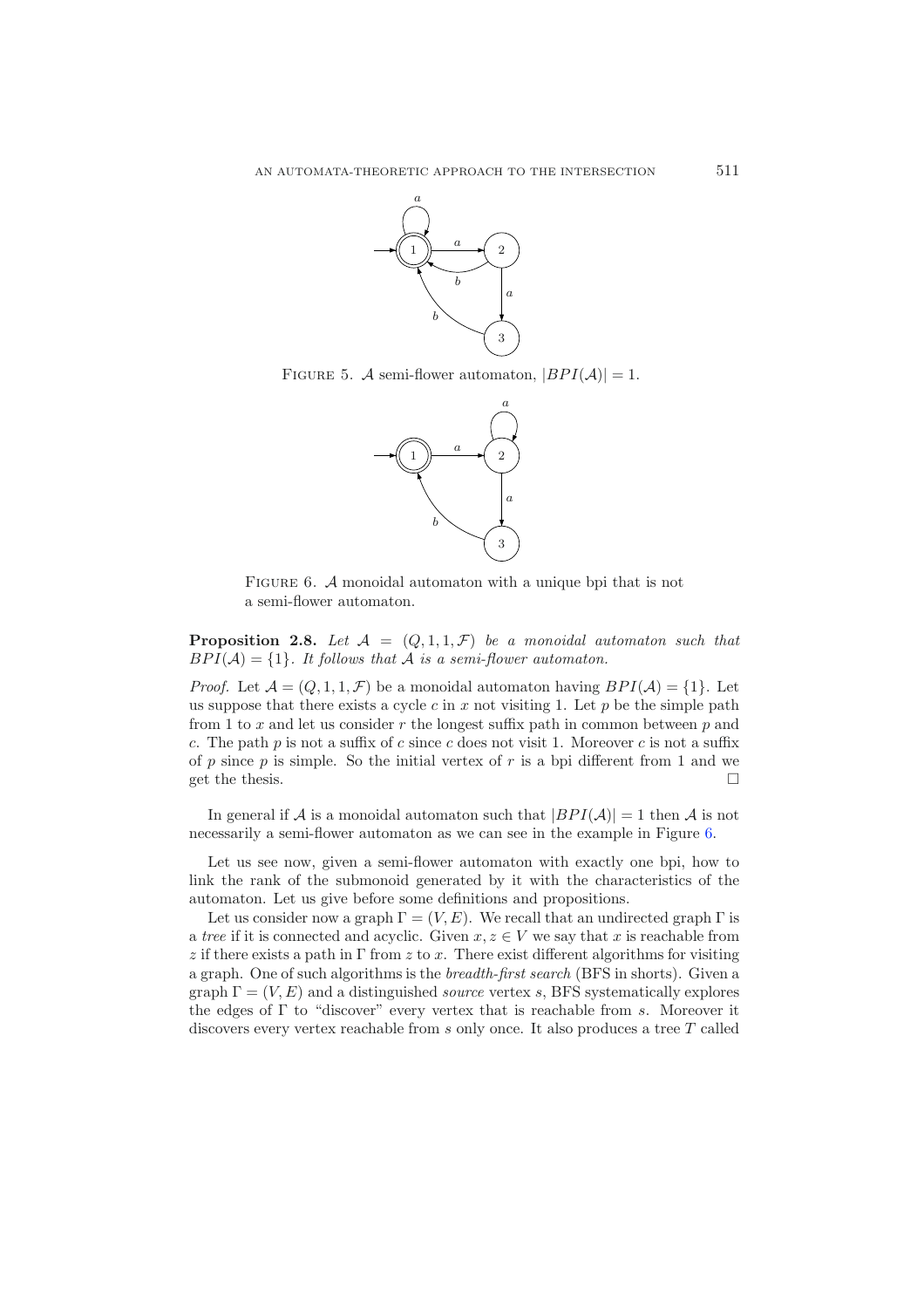<span id="page-9-0"></span>

FIGURE 7. A semi-flower automaton. T BFS tree in 1.

*breadth-first tree* with root s that contains all such reachable vertices. For the procedure of breadth-first search and breadth-first tree we recall [\[4](#page-21-9)].

In Figure [7](#page-9-0) we see an example of a semi-flower automaton with pointed out the edges of the breadth-first tree in 1.

**Remark 2.9.** The BFS procedure applied to automata chooses only one edge among multiples edges between two same states. Moreover it produces a tree.

<span id="page-9-1"></span>Let us give now a theorem that links the rank of the submonoid recognized by a semi-flower automaton with a unique bpi to the characteristics of the automaton.

**Theorem 2.10.** Let  $A = (Q, 1, 1, \mathcal{F})$  be a semi-flower automaton.  $If |BPI(\mathcal{A})| = 1$  *then*  $rk(L(\mathcal{A})) \leq |\mathcal{F}| - |Q| + 1$ *.* 

*Proof.* Let  $\mathcal{A} = (Q, 1, 1, \mathcal{F})$  be a semi-flower automaton with a unique bpi. Let  $BPI(\mathcal{A}) = \{x\}.$  By Proposition [2.1](#page-3-0), a set of generators for  $L(\mathcal{A})$  is  $Y_{\mathcal{A}}$ , the finite set of labels of the cycles that are simple in 1. So, we have to count the number of cycles that are simple in 1. Let us prove that there is a bijection between  $C_A$ , the set of cycles that are simple in 1, and  $\mathcal{F}(x)$ , the set of edges ending at x. Then we will have  $rk(L(\mathcal{A})) \leq |Y_{\mathcal{A}}| \leq |C_{\mathcal{A}}| = |\mathcal{F}(x)|$ . For this purpose let us prove the following three points:

### **1.** *If*  $c \in C_A$  *then c visits x*.

If  $x = 1$  it is done. Let so  $x \neq 1$  and let q be a simple path in  $\mathcal A$  from x to 1. If we consider the longest suffix path in common between  $q$  and  $c$  we get that if  $c$ does not visit  $x$  then there exists a bpi different from  $x$  (the proof is analogous of that one of Prop. [2.8\)](#page-7-0).

**2.** *There is a unique simple path* q *in* <sup>A</sup> *from* x *to* <sup>1</sup>*.*

If  $x = 1$  then the unique simple path from 1 to 1 is the null path. Let so  $x \neq 1$ . If, by contradiction, there exists q' simple path from x to 1,  $q' \neq q$ , then q and  $q'$  cannot be suffix each other since they are simple paths with the same initial  $q'$  cannot be suffix each other since they are simple paths with the same initial vertex. So if we consider t the longest suffix path in common between q and  $q'$  we have that  $i(r)$  is a bpi different from x.

**3.** *For each edge e ending at x there exists a unique simple path*  $p_e: 1 \longrightarrow i(e)$ *.* 

If  $i(e) = 1$  then the unique simple path from 1 to 1 is the null path. If by contradiction there exists another simple path  $q_e$  from 1 to  $i(e)$  then we get as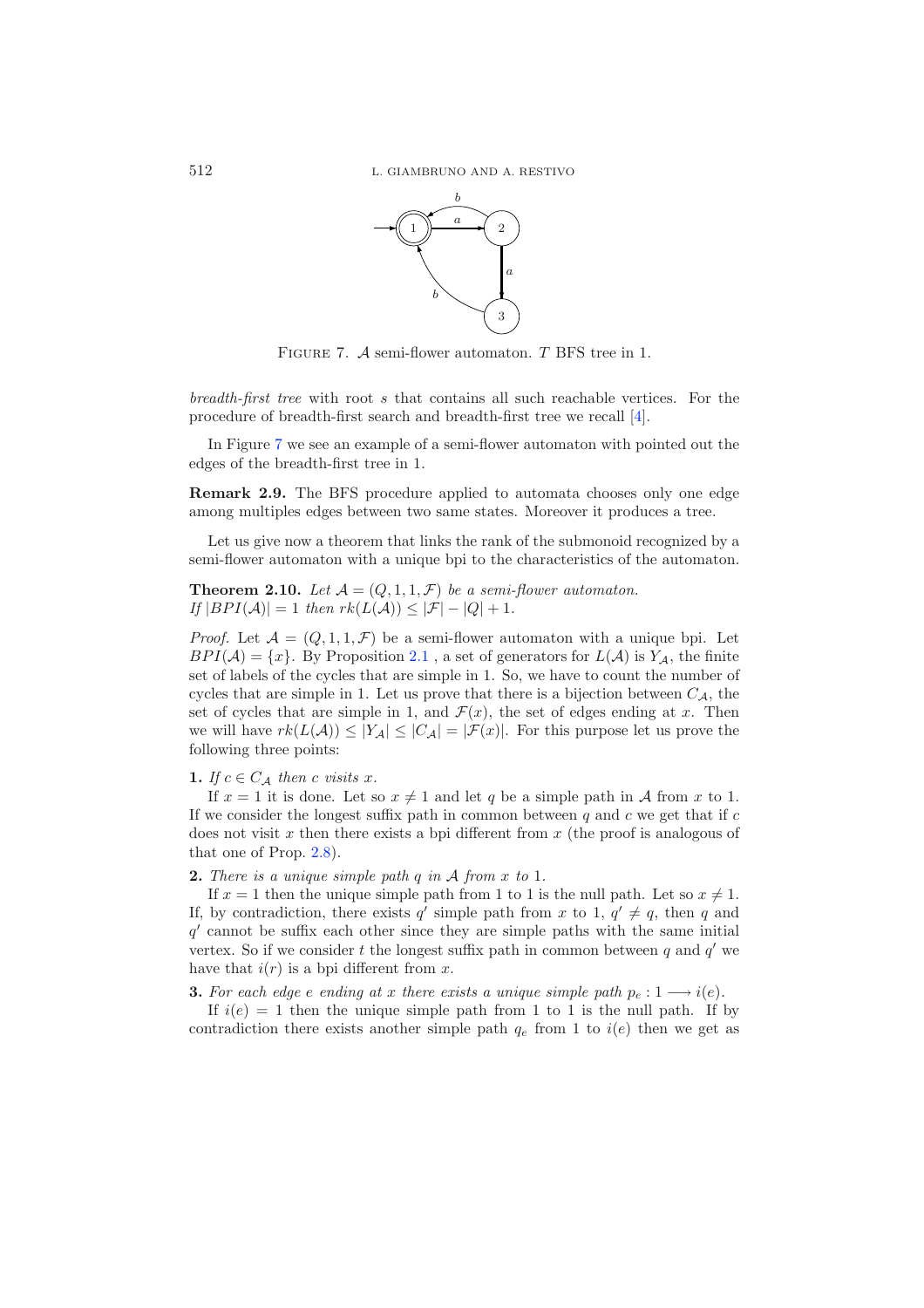before another bpi considering the longest suffix path in common between  $p_e$  and  $q_e.$ 

Let us define now a map from  $C_A$  to  $\mathcal{F}(x)$ . Let

$$
\varphi:C_{\mathcal{A}}\longrightarrow\mathcal{F}(x)
$$

be such that

for each 
$$
c \in C_{\mathcal{A}}
$$
,  $\varphi(c) = e_c$ 

where  $e_c \in \mathcal{F}$  is the unique edge in c ending at x.

- $\varphi$  is well defined since c is a simple cycle so it visits x only once;
- $\varphi$  is injective. Let  $c_1, c_2 \in C_{\mathcal{A}}$  such that  $\varphi(c_1) = \varphi(c_2) = e_c$ . Then  $c_1 = c_2 = p_{e_c} e_c q;$
- $\varphi$  is surjective. For each  $e \in \mathcal{F}(x)$ , let p be the simple path from 1 to  $i(e)$ then  $peq \in C_{\mathcal{A}}$  and  $\varphi (peq) = e$ .

Since  $\varphi$  is a bijection then  $|C_A| = |\mathcal{F}(x)|$ .

Let us consider  $T = (Q(T), \mathcal{F}(T))$  the BFS tree associated to the BFS procedure applied to A with root the state x. Since every state of  $A$  is reachable from 1 then the BFS tree is a spanning tree. In the following we prove that the edges of  $A$  that are not contained in T are all the edges ending at x, that is  $\mathcal{F}\setminus\mathcal{F}(T) = \mathcal{F}(x)$ .

- Let us prove that  $\mathcal{F} \setminus \mathcal{F}(T) \subseteq \mathcal{F}(x)$ . Let  $e \in \mathcal{F} \setminus \mathcal{F}(T)$ . Then either the edge  $e$  ends at  $x$  or  $f(e)$ , the final vertex of  $e$ , is visited by the BFS procedure by another edge of  $\mathcal A$  ending at  $f(e)$ , let us call it g. Since  $g \neq e$ <br>then  $f(e)$  is a bpi and  $e \in \mathcal F(x)$ then  $f(e)$  is a bpi and  $e \in \mathcal{F}(x)$ .
- $\mathcal{F}(x) \subseteq \mathcal{F} \setminus \mathcal{F}(T)$  since the BFS procedure is applied in x.

So we have that

$$
|\mathcal{F} \setminus \mathcal{F}(T)| = |\mathcal{F}(x)| = |C_{\mathcal{A}}|
$$

and by the properties of trees we have

$$
|\mathcal{F}(T)| = |Q(T)| - 1 = |Q| - 1
$$

and so

$$
|C_{\mathcal{A}}| = |\mathcal{F} \setminus \mathcal{F}(T)| = |\mathcal{F}| - |Q| + 1.
$$

Finally by Proposition [2.4](#page-4-1)

$$
rk(H) \leq |C_{\mathcal{A}}| = |\mathcal{F}| - |Q| + 1.
$$

Let us note that the statement of Theorem [2.10](#page-9-1) is not true without the hypothesis of  $|BPI(\mathcal{A})|=1$  as we can see in Figure [8.](#page-11-0)

It follows from the proof of Theorem [2.10](#page-9-1) and Proposition [2.2](#page-3-1) that in the unambiguous case the following holds:

**Proposition 2.11.** If  $A = (Q, 1, 1, \mathcal{F})$  *is an unambiguous semi-flower automaton such that*  $|BPI(A)| = 1$  *then*  $rk(L(A)) = |\mathcal{F}| - |Q| + 1$ *.*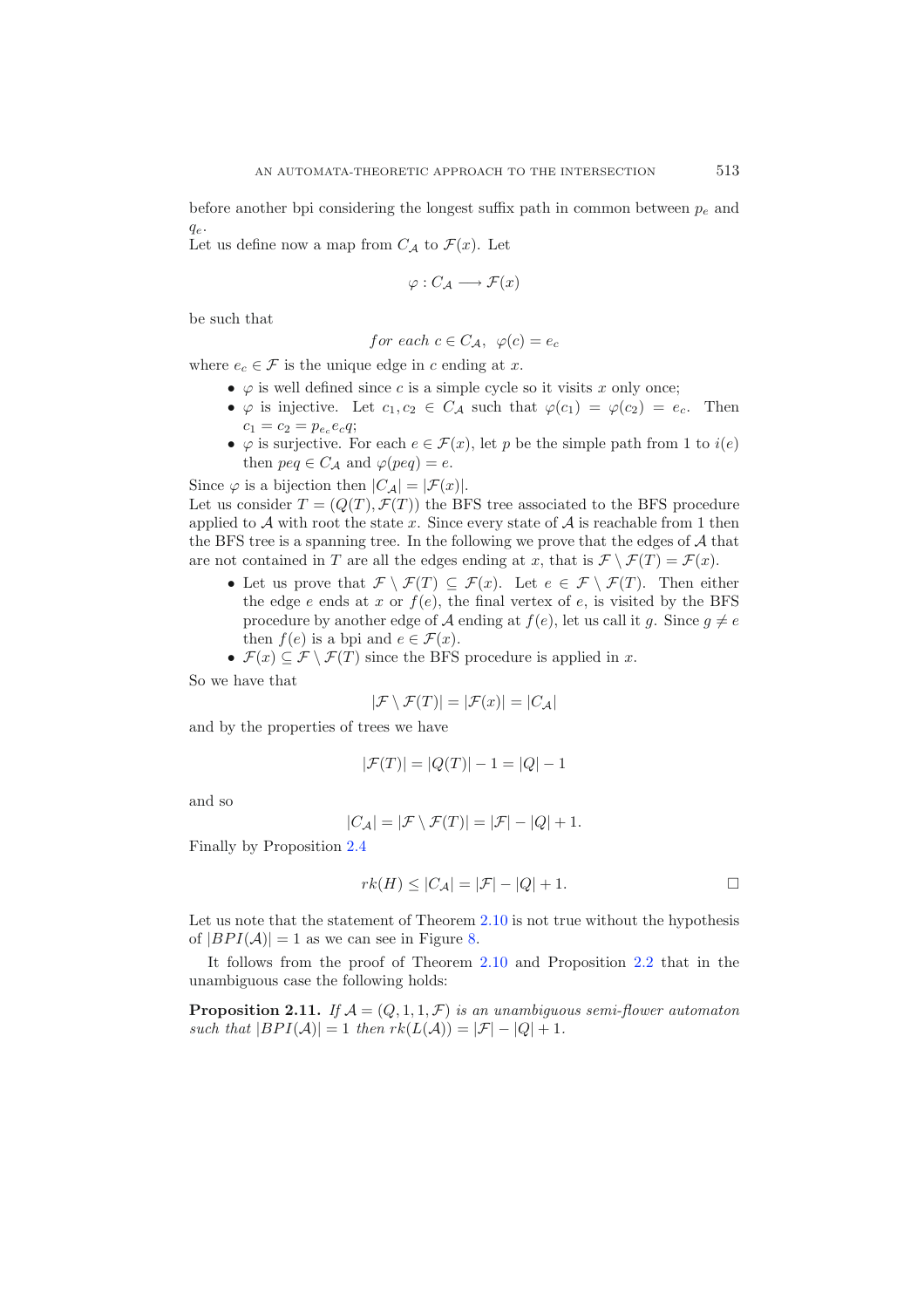<span id="page-11-0"></span>

FIGURE 8. A semi-flower automaton, BPI( $A$ ) = {1, 2, 3},  $L(A)$  =  ${aab, aaa, bab, baa, bb, ba}^*$  and  $rk(L(\mathcal{A})) = 6 > |\mathcal{F}| - |Q| + 1 = 4$ .

We remark that a similar result holds for free groups  $(cf. [9])$  $(cf. [9])$  $(cf. [9])$ : if  $\mathcal{A} = (Q, 1, 1, \mathcal{F})$ is an inverse automaton associated to a subgroup H then  $rk(H) = |\mathcal{F}| - |Q| + 1$ . From now on let us consider  $A$  an alphabet of cardinality  $n$ .

We have defined a bpo of an automaton as a vertex in which there are at least two different edges going out from it. Let us consider now, for each  $i \geq 0$ , the bpo's of an automaton in which there are  $i$  different edges going out from them. Let  $\mathcal{A} = (Q, I, T, \mathcal{F})$  be an automaton over A. For each vertex x of A, let  $m_x$  be the number of edges going out from x. It is easy to see that  $|\mathcal{F}|-|Q| = \sum_{x \in Q}(m_x-1)$ .<br>For each  $i > 0$  let us consider the set For each  $i \geq 0$ , let us consider the set

$$
BPO_{i}(\mathcal{A}) = \{x \in Q \mid m_x = i\}.
$$

When no confusion arises we will write  $BPO_i = BPO_i(\mathcal{A})$ .

One has  $Q = \bigcup_{i \geq 0} BPO_i$  and, for each  $i \neq j$ ,  $BPO_i \cap BPO_j = \emptyset$ .<br>Let  $m_i = \max_{i \geq 0} \sum_{i \geq j} m_i$ . It follows that Let  $m_A = \max_{x \in Q} \{m_x\}$ . It follows that

$$
|\mathcal{F}| - |Q| = \sum_{i=0,\dots,m_A} \left( \sum_{x \in BPO_i} (m_x - 1) \right).
$$

For each  $i = 0, \ldots m_A$ , if  $x \in BPO_i$  then  $m_x - 1 = i - 1$  and we get

$$
|\mathcal{F}| - |Q| = \sum_{i=0,...,m_A} |BPO_i|(i-1).
$$

If  $A$  is a monoidal automaton we get in particular the following:

**Proposition 2.12.** Let  $A = (Q, 1, 1, \mathcal{F})$  be a monoidal automaton. One has  $|\mathcal{F}| - |Q| = \sum_{i=2,...,m_A} |BPO_i|(i-1).$ 

*Proof.* Since  $L(\mathcal{A}) \neq \emptyset$ ,  $L(\mathcal{A}) \neq \{\varepsilon\}$  and  $\mathcal{A}$  is trim with a unique final state equal to the initial one than  $1 \leq m \leq m$ . to the initial one then  $1 \leq m_x \leq m_A$ .  $\Box$ 

If, moreover, <sup>A</sup> is a deterministic monoidal automaton on the alphabet A of cardinality  $n$  it trivially follows that: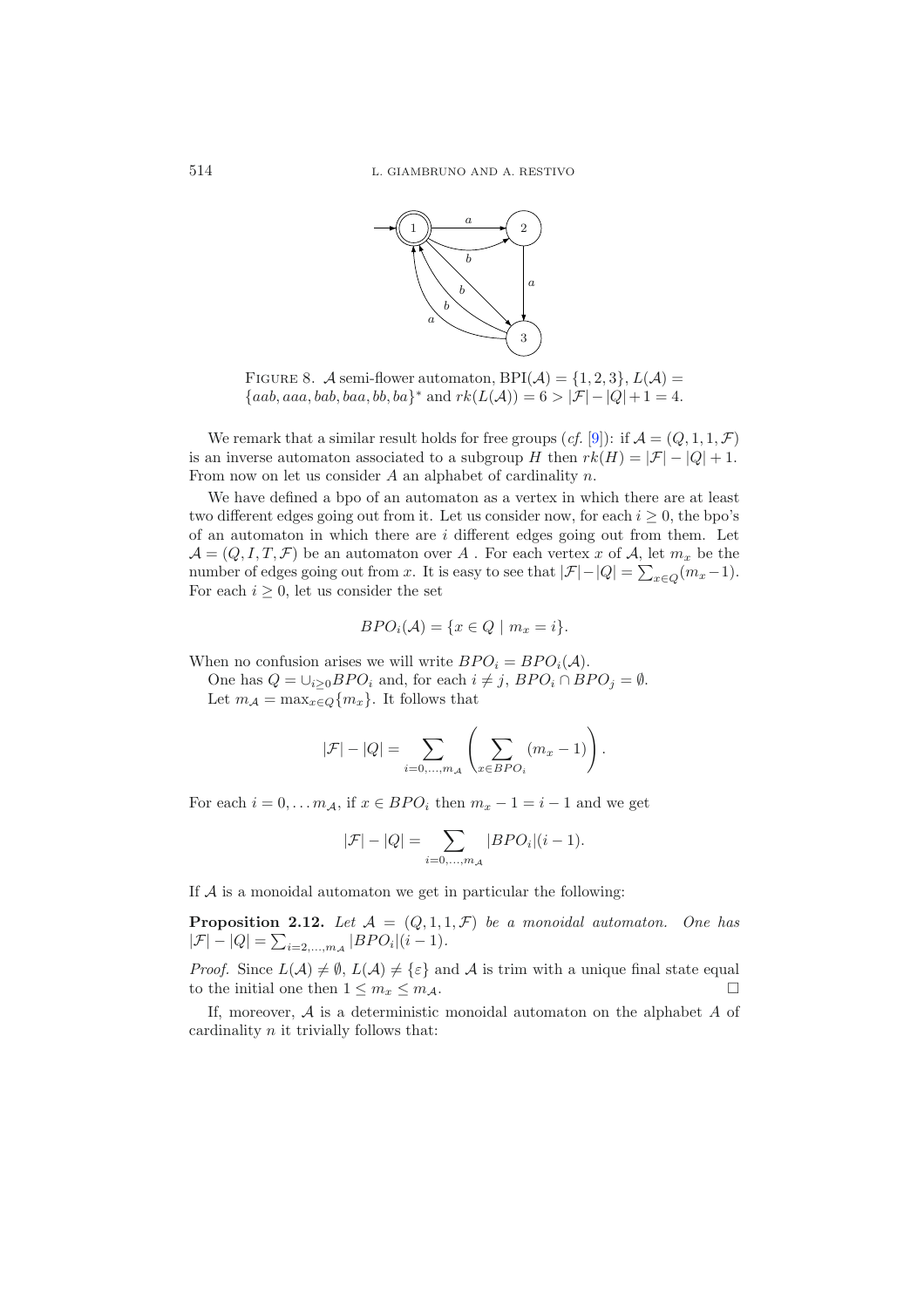**Corollary 2.13.** Let A be an alphabet of cardinality n. Let  $A = (Q, 1, 1, \mathcal{F})$  be a *deterministic monoidal automaton. One has*  $|\mathcal{F}| - |Q| = \sum_{i=2,\dots,n} |BPO_i|(i-1)$ *.* 

Let us give now a theorem that links the rank of the submonoid generated by a given a semi-flower automaton with a unique bpi with the cardinality of the sets of  $BPO_i$ .

<span id="page-12-0"></span>**Theorem 2.14.** *Let* A *be an alphabet of cardinality* n*. Let* <sup>A</sup> *be a semi-flower automaton on* A *with a unique bpi then*

$$
rk(L(\mathcal{A})) \leq \sum_{i=2,\dots,m_{\mathcal{A}}}(i-1)|BPO_{i}|+1.
$$

*Moreover if* A *is unambiguous then it follows the equality and if* A *is deterministic then*

$$
rk(L(\mathcal{A})) = \sum_{i=2,\dots,n} (i-1)|BPO_i| + 1.
$$

Let us consider now deterministic semi-flower automata. The submonoids recognized by these automata are generated by finite prefix sets.

**Proposition 2.15.** Let  $A = (Q, 1, 1, \mathcal{F})$  be a deterministic semi-flower automa*ton. Then* A *recognizes a free submonoid generated by a finite prefix set.*

*Proof.* Let  $\mathcal{A} = (Q, 1, 1, \mathcal{F})$  be a deterministic semi-flower automaton. By Propo-sitions [2.2](#page-3-1) and [2.4,](#page-4-1)  $L(\mathcal{A})$  is a free finitely generated submonoid with base the set of labels of the simple cycles in 1. Let us prove that this is a prefix set. By contradiction, let u, v be labels of  $c_u$  and  $c_v$ , simple cycles in 1, such that  $v = uw$ with w not empty word. The automaton A is deterministic so  $c_v = c_u c_w$  with  $c_w$  the cycle with label w. This is a contradiction because  $c_v$  is simple in 1 the cycle with label w. This is a contradiction because  $c_v$  is simple in 1.

In general given a submonoid  $X^*$  of  $A^*$  generated by a finite prefix set X we can easily construct an automaton recognizing <sup>X</sup><sup>∗</sup>: the *literal automaton of* X<sup>∗</sup>  $(cf. [1])$  $(cf. [1])$  $(cf. [1])$ . It is the automaton

$$
\mathcal{A}_X = (Q, \varepsilon, \varepsilon, \delta)
$$

where  $Q = X(A^+)^{-1}$  is the set of the proper prefixes of X and where

$$
\delta(u, a) = \begin{cases}\nua & \text{if } ua \in X(A^+)^{-1} \\
\varepsilon & \text{if } ua \in X \\
\emptyset & \text{otherwise.} \n\end{cases}
$$

It is immediate that  $L(A_X) = X^*$ .

**Proposition 2.16.** Let X be a finite prefix set then  $A_X$  is a deterministic semi*flower automaton with at most the state* ε *as bpi.*

*Proof.* Let  $\mathcal{A}_X = (Q, \varepsilon, \varepsilon, \delta)$ . By construction  $\mathcal{A}_X$  is a deterministic monoidal automaton. Since  $L(\mathcal{A}_X) = X^*$  and X is finite then, by Proposition [2.5,](#page-5-2)  $\mathcal{A}_X$  is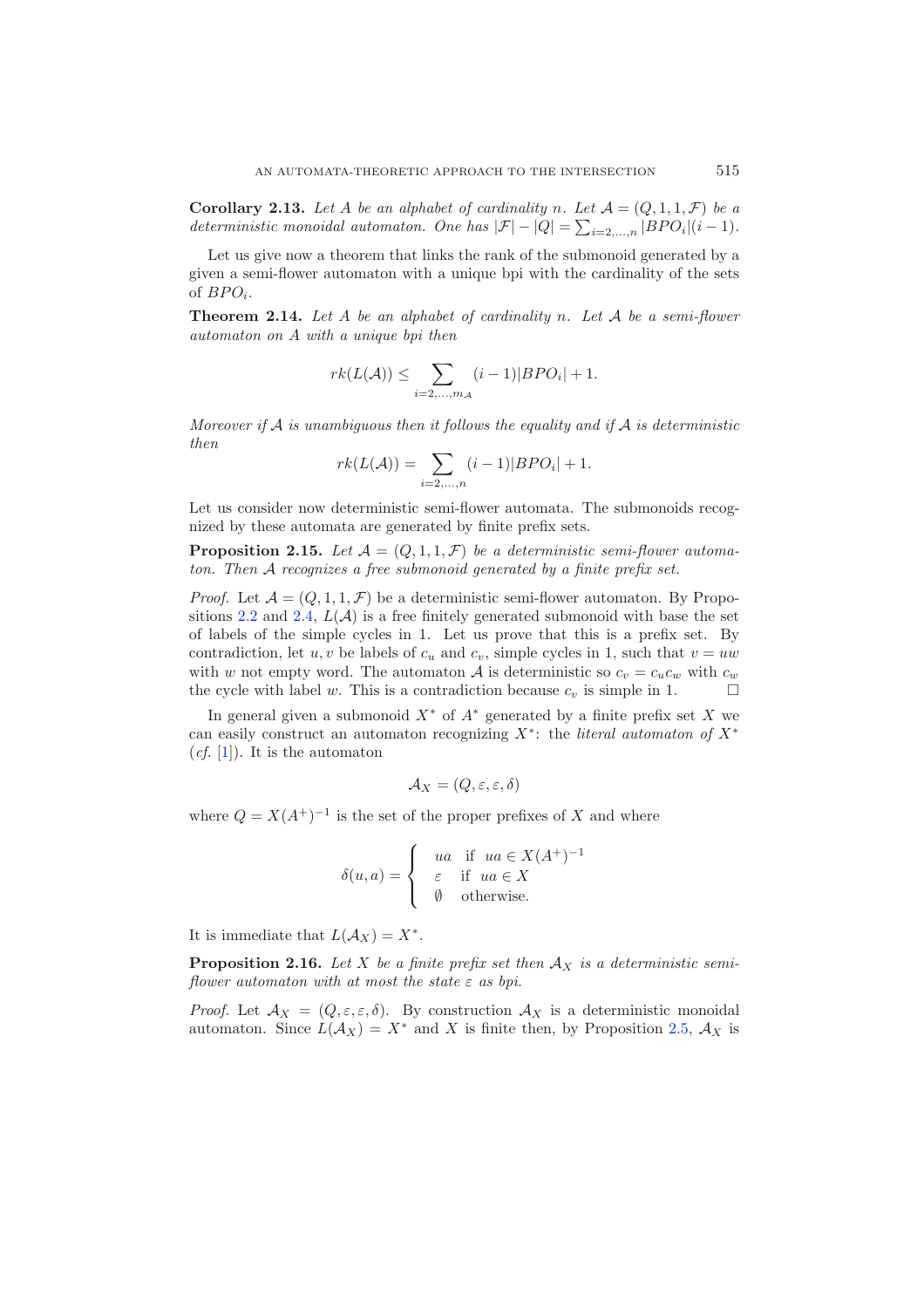<span id="page-13-0"></span>

FIGURE 9.  $A_X$  with  $X = \{bb, aba, abb, aab\}.$ 

a semi-flower automaton. If it has not bpi's then it is done. Let us suppose that there exists at least one bpi.

Let us suppose, by contradiction, that there exists  $x \in Q$  bpi for  $\mathcal{A}_X$  and  $u \neq \varepsilon$ . So in  $\mathcal{A}_X$  there exist two different edges ending at  $x, e_1 : y_1 \stackrel{a}{\longrightarrow} x$  and  $e_2: y_2 \xrightarrow{b} x$ . Since  $x \neq \varepsilon$  it is  $x = y_1 a = y_2 b$ . Since a, b are letters in A it follows that  $a = b$  then  $y_1 = y_2$  and so  $e_1 = e_2$ , contradiction since  $e_1 \neq e_2$ .

So we have that if  $A$  is a deterministic semi-flower automaton with at most one bpi then  $L(\mathcal{A})$  is a submonoid generated by a finite prefix set and conversely given a finite prefix set  $X$  there exists a deterministic semi-flower automaton with at most the initial vertex as bpi recognizing  $X^*$ . So the class of deterministic semi-flower automata with at most the initial vertex as bpi recognizes the class of submonoids generated by finite prefix sets.

In the example in Figure  $9 \text{ }\mathcal{A}_X$  $9 \text{ }\mathcal{A}_X$  is a deterministic semi-flower automaton with a unique bpi (the vertex  $\varepsilon$ ), with three bpo's (the vertices  $\varepsilon$ , a and ab) and one has that  $rk(X^*)=4= |BPO_2| + 1.$ 

Let us note that in all figures every edge with label  $a, b$  has to be understood as two edges with labels a and b, respectively.

### 3. Intersection of two submonoids

In this section we investigate the intersection of two submonoids of  $A^*$  finitely generated by prefix sets by studying the product of two deterministic semi-flower automata recognizing the two given submonoids.

For the definitions and the properties of the product automaton we recall [\[5\]](#page-21-10). It is well known that the product of two automata recognizing submonoids recognizes the intersection of the two submonoids.

Some properties of two given automata  $A_1$  and  $A_2$  are saved in the product  $A_1 \times A_2$  as shown in the following proposition.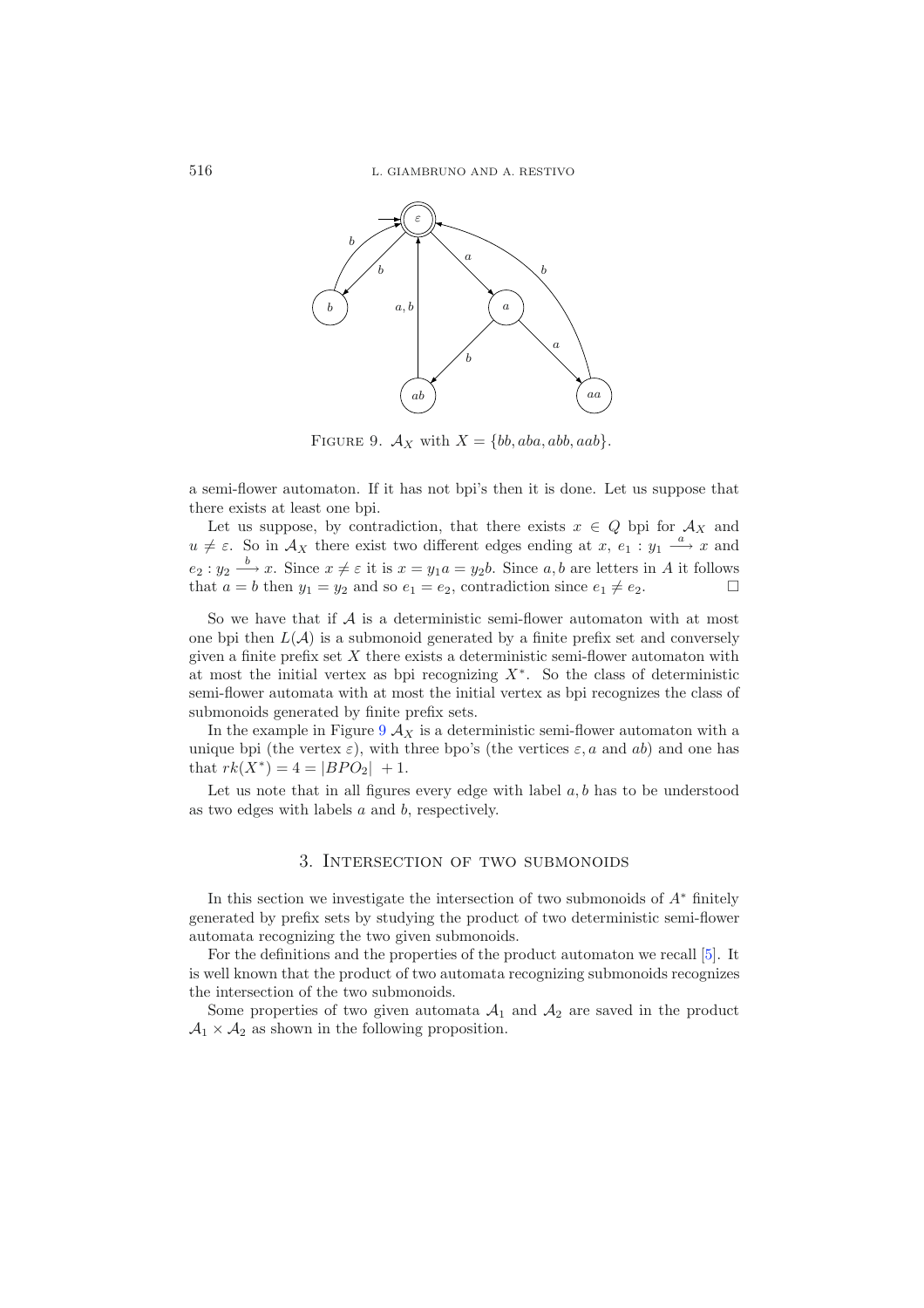**Proposition 3.1.** *Let* <sup>A</sup>1 *and* <sup>A</sup>2 *be two automata.*

- (1) If  $A_1$  and  $A_2$  are automata with a unique final state equal to a unique *initial state then*  $A_1 \times A_2$  *is an automaton with a unique final state equal to a unique initial state.*
- (2) If  $A_1$  and  $A_2$  are unambiguous automata then  $A_1 \times A_2$  is a unambiguous *automaton.*
- (3) If  $A_1$  and  $A_2$  are deterministic automata then  $A_1 \times A_2$  is a deterministic *automaton.*

On the other hand the product of two trim automata is not necessarily a trim automaton. Moreover the product of two semi-flower automata is not necessarily a semi-flower automaton (see example in Fig. [10\)](#page-15-0). This is in agreement with the fact that the intersection of two finitely generated submonoids is not necessarily finitely generated. Further, if the product of two semi-flower automata with a unique bpi is a semi-flower automaton, then it is not necessarily a semi-flower automaton with a unique bpi (see example in Fig. [11\)](#page-16-0).

Let now  $A_1$  and  $A_2$  be two deterministic automata on A

$$
\mathcal{A}_1 = (Q_1, q_1, F_1, \delta_1), \ \mathcal{A}_2 = (Q_2, q_2, F_2, \delta_2).
$$

The product automaton is defined as

$$
A_1 \times A_2 = (Q_1 \times Q_2, (q_1, q_2), F_1 \times F_2, \delta)
$$

with for each  $(x, y) \in Q_1 \times Q_2$ , for each  $a \in A$ 

$$
\delta((x,y),a)=(\delta_1(x,a),\delta_2(y,a)).
$$

Let us now give a lemma that links the bpo's in the product of two deterministic automata with the bpo's of the respective automata:

**Lemma 3.2.** *Let* <sup>A</sup>1 *and* <sup>A</sup>2 *be two deterministic automata on* <sup>A</sup>*, alphabet of cardinality n.* One has  $BPO_t(\mathcal{A}_1 \times \mathcal{A}_2) \subseteq \bigcup_{t \leq r,s \leq n} (BPO_r(\mathcal{A}_1) \times BPO_s(\mathcal{A}_2)).$ 

*Proof.* Let  $\mathcal{A}_1$  and  $\mathcal{A}_2$  be two deterministic automata on  $A = {\alpha_1, \dots, \alpha_n}$ ,  $\mathcal{A}_1 =$  $(Q_1, q_1, F_1, \delta_1)$  and  $\mathcal{A}_2 = (Q_2, q_2, F_2, \delta_2).$ 

If  $(x, y) \in BPO<sub>t</sub>(A<sub>1</sub> \times A<sub>2</sub>)$  then there exist t different edges going out from  $(x, y)$ . So, for each  $i = 1, \ldots, t$ , there exists  $(x_i, y_i) \in Q_1 \times Q_2$ ,  $\alpha_i \in A$  such that

$$
\delta((x,y),\alpha_i)=(x_i,y_i)
$$

and, since  $A_1 \times A_2$  is deterministic, for  $i \neq j$   $\alpha_i \neq \alpha_j$ .

By definition, for each  $i = 1, \ldots, t$ 

$$
\delta((x, y), \alpha_i) = (\delta(x, \alpha_i), \delta(y, \alpha_i)) = (x_i, y_i).
$$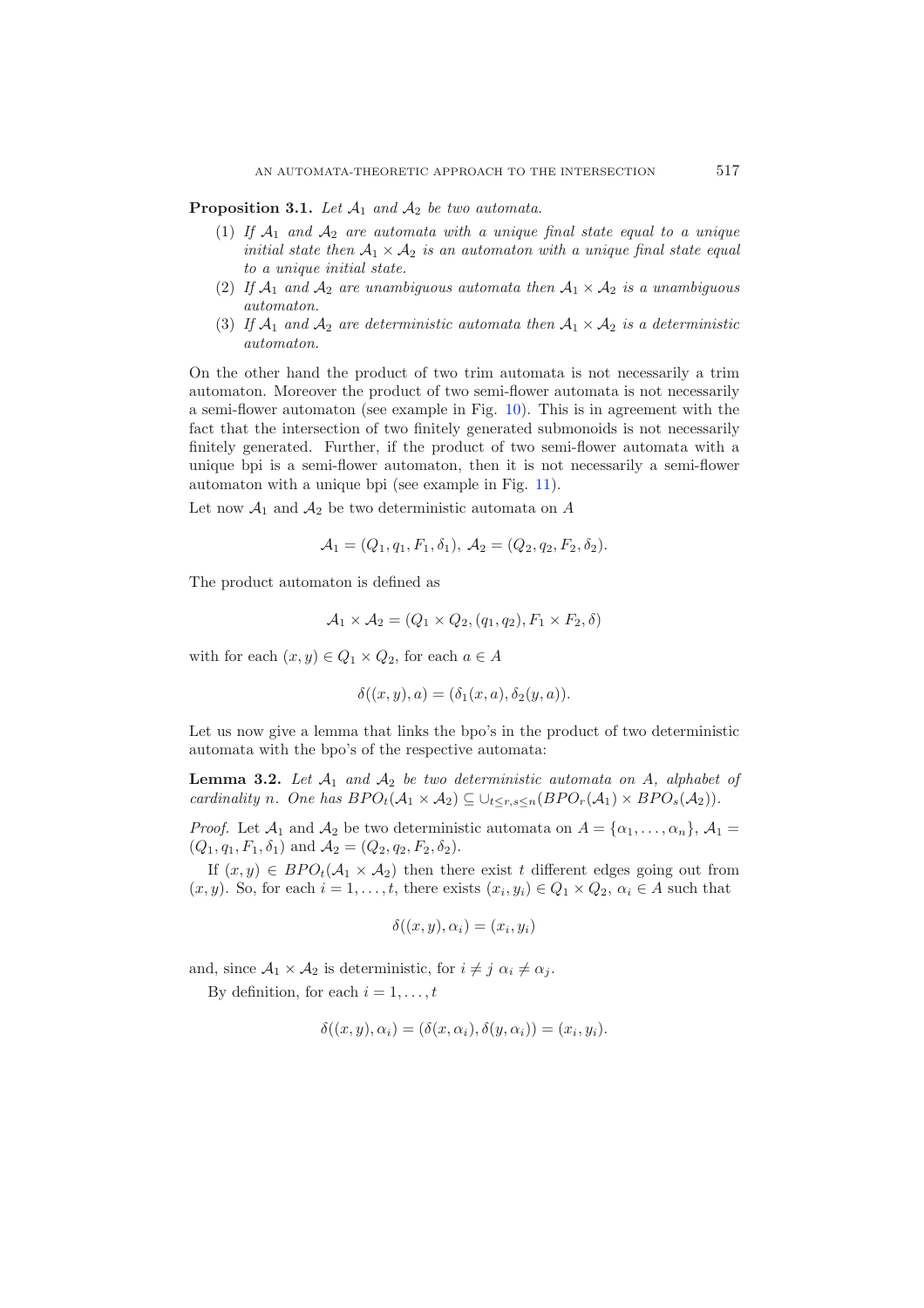

<span id="page-15-0"></span>FIGURE 10.  $\mathcal{A}_H$ ,  $\mathcal{A}_K$  and  $\mathcal{A}_H \times \mathcal{A}_K$  with  $H = \{aab, aba\}^*$  and  $K = \{a, baaba\}^*$ .

Then for each  $i = 1, \ldots, t$ ,

$$
\delta(x, \alpha_i) = x_i, \ \delta(y, \alpha_i) = y_i.
$$

Since  $\alpha_i \neq \alpha_j$ , for each  $i, j$  with  $i \neq j$ , then there are at least t different edges<br>going out from x and so  $x \in BPO(A_1)$  with  $x > t$ . Analogously  $y \in BPO(A_2)$ going out from x and so  $x \in BPO_r(\mathcal{A}_1)$  with  $r \geq t$ . Analogously  $y \in BPO_s(\mathcal{A}_2)$ <br>with  $s > t$  and so the thesis follows with  $s \geq t$  and so the thesis follows.  $\Box$ 

Let  $\mathcal{A}_1$  and  $\mathcal{A}_2$  be deterministic automata on A alphabet of cardinality n. Let  $a_i := |BPO_i(A_1)|$  and  $b_i := |BPO_i(A_2)|$  for each  $i = 1, \ldots, n$ . In terms of cardinality of the sets of bpo's Lemma [3.2](#page-3-1) becomes: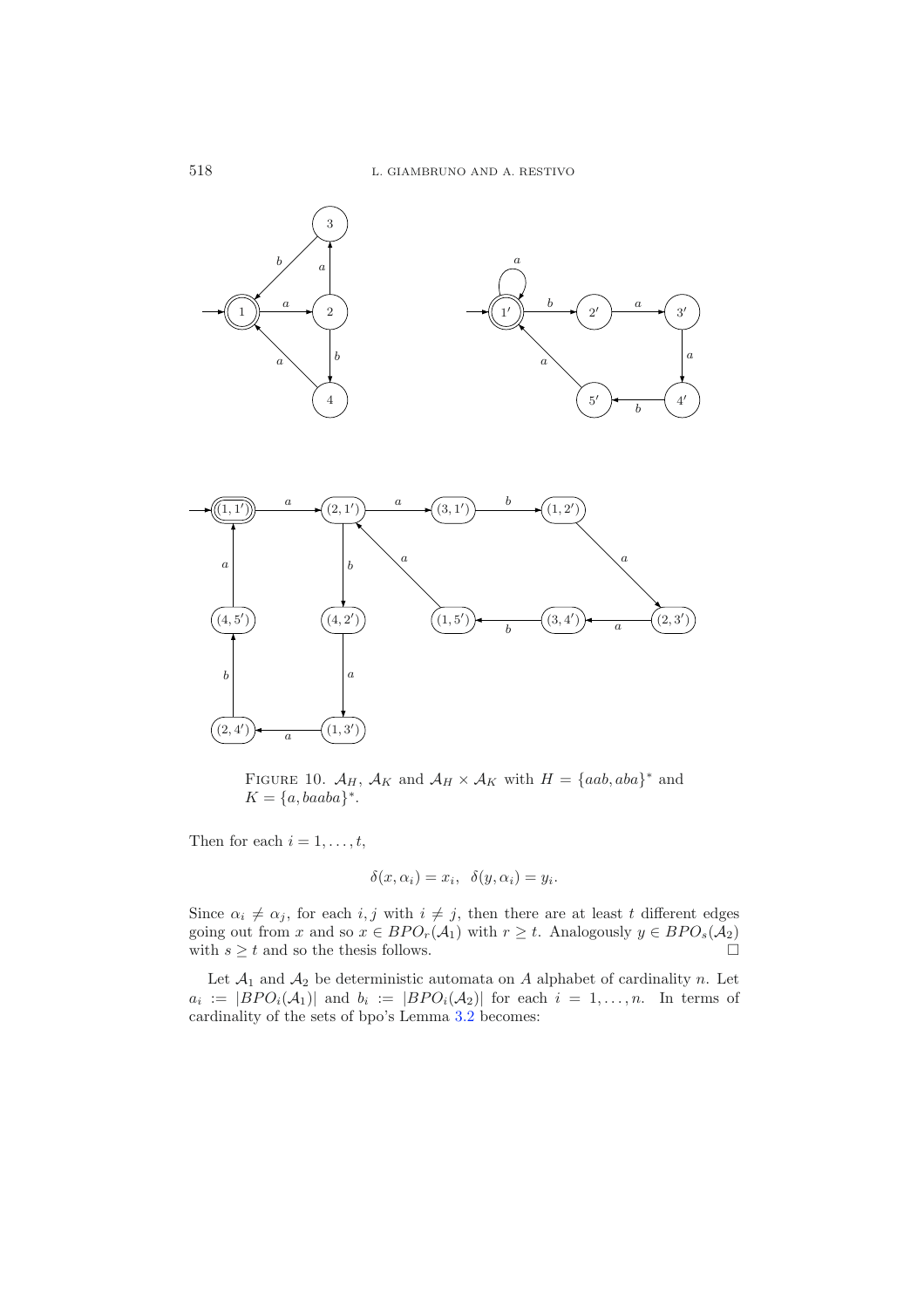<span id="page-16-0"></span>

FIGURE 11.  $\mathcal{A}_H$ ,  $\mathcal{A}_K$  and  $\mathcal{A}_H \times \mathcal{A}_K$  with  $H = \{b, aa, ab\}^*$  and  $K = \{a, bb, baa, bab\}^*$ .

**Corollary 3.3.**  $|BPO_t(A_1 \times A_2)| \leq \sum_{t \leq r,s \leq n} a_r b_s$ .

Let  $A$  be an automaton. We denote by  $A<sup>T</sup>$  the automaton obtained from  $A$ taking only the accessible and coaccessible states.

Let us give now a lemma that will allow us to prove the inequality of Hanna Neumann for submonoids recognized by deterministic semi-flower automata with a unique bpi. Let  $A = \{a_1, \ldots, a_n\}$  and  $B = \{b_1, \ldots, b_n\}$  be two multisets of the set of the natural numbers N.

Let

$$
P_{AB} = \sum_{t=2,\dots,n} (t-1) \left( \sum_{t \le r \le n} a_r \sum_{t \le s \le n} b_s \right)
$$

and

$$
Q_{AB} = \left(\sum_{i=2,...,n} (i-1)a_i\right) \left(\sum_{j=2,...,n} (j-1)b_j\right).
$$

**Lemma 3.4.** *Let*  $A = \{a_1, \ldots, a_n\}$  *and*  $B = \{b_1, \ldots, b_n\}$  *be multisets of*  $\mathbb N$ *. One bas*  $P_{AB} \leq Q_{AB}$  *Moreover if there erist*  $k, l > 2$  *such that*  $a_l \neq 0$  *and*  $b_l \neq 0$  *then has*  $P_{AB} \leq Q_{AB}$ *. Moreover if there exist*  $k, l > 2$  *such that*  $a_k \neq 0$  *and*  $b_l \neq 0$  *then*  $P_{AB} \leq Q_{AB}$ .  $P_{AB} < Q_{AB}$ .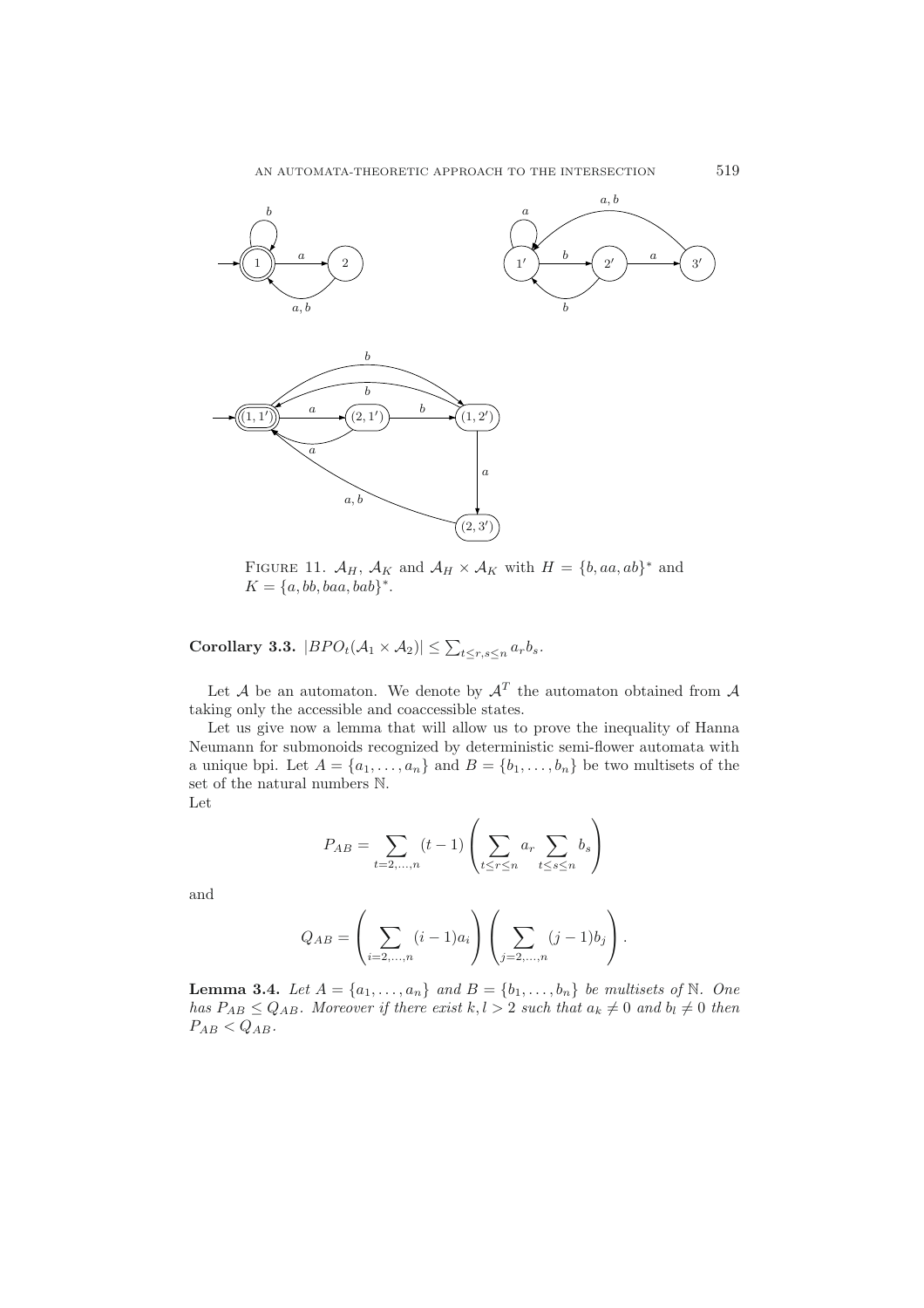*Proof.* Developing  $P_{AB}$  and  $Q_{AB}$  we get

$$
P_{AB} = \sum_{2 \le k,l \le n} \alpha_{kl} a_k b_l \quad \text{and} \quad Q_{AB} = \sum_{2 \le k,l \le n} \beta_{kl} a_k b_l.
$$

Our thesis is that  $\alpha_{kl} \leq \beta_{kl}$ , for each k, l. From the definitions of  $P_{AB}$  and  $Q_{AB}$ it follows that

$$
\alpha_{kl} = 1 + 2 + \ldots + (\overline{k} - 1)
$$
 and  $\beta_{kl} = (k - 1)(l - 1)$ 

with  $\overline{k} = \min(k, l)$ .

One has the inequality  $1 + 2 + \ldots + (k-1) < (k-1)(k-1)$  for  $k > 2$  and the solity  $1+2 + \ldots + (k-1)(k-1)$  for  $k-2$ equality  $1 + 2 + ... + (k - 1) = (k - 1)(k - 1)$  for  $k = 2$ .<br>So  $\alpha_{11} \leq \beta_{11}$  for each  $k \neq 2$ . Moreover  $\alpha_{11} \leq \beta_{11}$  for

So  $\alpha_{kl} \leq \beta_{kl}$ , for each  $k, l \geq 2$ . Moreover  $\alpha_{kl} < \beta_{kl}$  for  $\overline{k} > 2$ . So we get that  $P_{AB} \leq Q_{AB}$ .

Let us suppose that there exists  $k > 2$  such that  $a_k \neq 0$  and there exists  $l > 2$ <br>that  $b_l \neq 0$ . Since  $\alpha_l \leq \beta_{l,l}$  and  $a_l b_l \neq 0$  we get  $P_{l,l} \leq O_{l,l}$ such that  $b_l \neq 0$ . Since  $\alpha_{kl} < \beta_{kl}$  and  $a_k b_l \neq 0$  we get  $P_{AB} < Q_{AB}$ .

Let now H and K be submonoids finitely generated by prefix sets. Let  $\mathcal{A}_H$ and  $A_K$  be deterministic semi-flower automata with a unique bpi recognizing  $H$ and K, respectively. Since  $\mathcal{A}_H$  and  $\mathcal{A}_K$  are deterministic monoidal automata then  $(\mathcal{A}_H \times \mathcal{A}_K)^T$  is still a deterministic monoidal automaton.

**Remark 3.5.** If  $(A_H \times A_K)^T$  is a semi-flower automaton that has not bpi's then rk- $(H \cap K) \leq rk(H)rk(K)$ . In fact, if  $H \cap K = \{\varepsilon\}$  then  $rk(H \cap K) = 0$  otherwise by Theorem [2.7,](#page-7-1)  $H \cap K$  is cyclic and so  $rk(H \cap K) = 0$ .

If  $(\mathcal{A}_H \times \mathcal{A}_K)^T$  is a semi-flower automaton with a unique bpi we get the Hanna Neumann inequality as it is stated in the following theorem:

**Theorem 3.6.** *If*  $(A_H \times A_K)^T$  *is a semi-flower automaton with a unique bpi then*  $rk(H \cap K) \leq rk(H)rk(K)$ *. Moreover the strict inequality holds if there exist*<br>*i i* > 2 such that  $BPO(A_{K}) + \emptyset$  and  $BPO(A_{K}) + \emptyset$  $i, j > 2$  such that  $BPO_i(\mathcal{A}_H) \neq \emptyset$  and  $BPO_j(\mathcal{A}_K) \neq \emptyset$ .

*Proof.* Let  $(A_H \times A_K)^T$  be a deterministic semi-flower automaton with a unique bpi. Since  $BPO_t((\mathcal{A}_H \times \mathcal{A}_K)^T) \subseteq BPO_t(\mathcal{A}_H \times \mathcal{A}_K)$ , for each  $t = 1, \ldots, n$ , applying Corollary [3.3](#page-4-2) and Theorem [2.14](#page-12-0) we get:

$$
\widetilde{rk}(H \cap K) \leq \sum_{t=2...n} (t-1) \left( \sum_{t \leq r \leq n} a_r \sum_{t \leq s \leq n} b_s \right).
$$

On the other hand by Theorem [2.14](#page-12-0) it is

$$
\widetilde{rk}(H)\widetilde{rk}(K) = \left(\sum_{i=2,\ldots n} (i-1)a_i\right)\left(\sum_{j=2,\ldots n} (j-1)b_j\right).
$$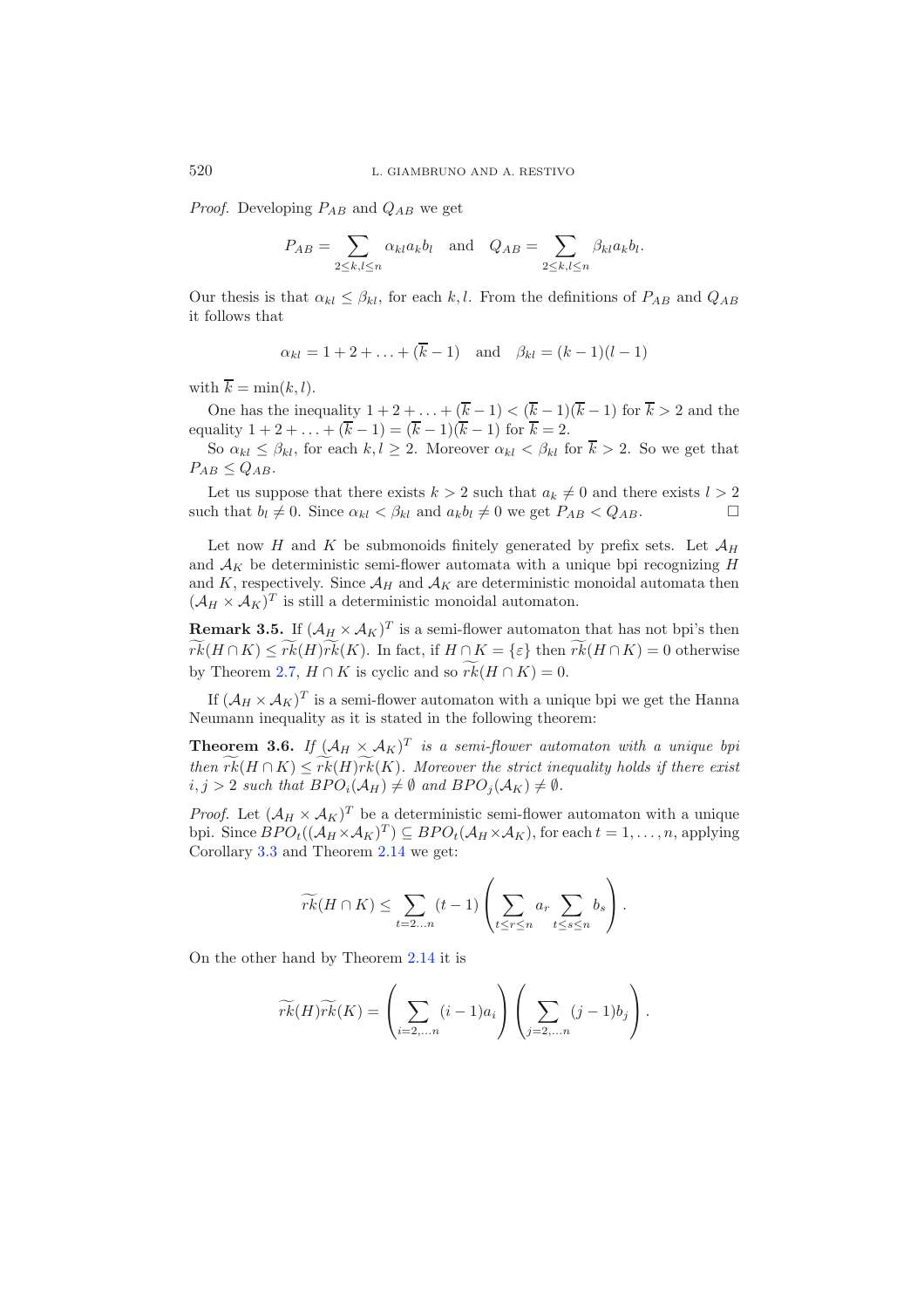<span id="page-18-0"></span>

FIGURE 12.  $A_{A^2}$ ,  $A_{A^3}$  with  $A^2$  the set of words in  $A = \{a, b\}$  of length 2 and  $A^3$  the set of words in  $A = \{a, b\}$  of length 3.

Applying Lemma [3.4](#page-4-1) to the multisets  $A = \{a_1, \ldots, a_n\}$  and  $B = \{b_1, \ldots, b_n\}$  we get that  $rk(H \cap K) \leq rk(H)rk(K)$ .

Let us suppose that there exist two indexes  $i, j > 2$  such that  $BPO_i(\mathcal{A}_H) \neq \emptyset$ <br>d  $BPO_i(\mathcal{A}_H) \neq \emptyset$ . Then  $BPO_i(\mathcal{A}_H) = a, \neq 0$ ,  $i > 2$  and  $BPO_i(\mathcal{A}_H) = b, \neq 0$ . and  $BPO_j(\mathcal{A}_K) \neq \emptyset$ . Then  $|BPO_i(\mathcal{A}_H)| = a_i \neq 0$ ,  $i > 2$  and  $|BPO_j(\mathcal{A}_H)| = b_j \neq 0$ 0, *j* > 2. And by Lemma [3.4](#page-4-1) we get that  $rk(H \cap K) < rk(H)rk(K)$ .  $□$ 

If H and K are submonoids finitely generated by prefix sets such that  $(\mathcal{A}_H \times$  $(\mathcal{A}_K)^T$  is a deterministic semi-flower automaton with more than one bpi then it is not more true that  $rk(H \cap K) \leq rk(H)rk(K)$ .<br>There is a family of examples such that  $rk(K)$ .

There is a family of examples such that  $rk(H \cap K)=2^{\log_2(rk(H))\log_2(rk(K))}$ :

**Example 3.7.** Let p and q be two positive coprime integers. Let A be a binary alphabet and let  $H = (A^p)^*$  and  $K = (A^q)^*$ , the submonoids generated by the sets of words of length  $p$  and  $q$  respectively.

One has  $rk(H)=2^p$  and so  $p = \log_2(rk(H))$ . It is  $H \cap K = (A^{pq})^*$  and  $rk(H \cap$  $K)=2^{pq} = 2^{\log_2(rk(H)) \log_2(rk(K))}.$ 

See examples in Figures [12](#page-18-0) and [13.](#page-19-0)

#### 4. Prefix case with two generators

If H and K are submonoids generated by prefix sets of two elements of  $A^*$  we get the result of Karhumäki (*cf.* [\[7](#page-21-2)]).

Let H be a submonoid of  $A^*$  generated by a finite prefix set of two elements X. Let  $\mathcal{A}_X$  be the literal automaton of  $X^*$ , let us call it  $\mathcal{A}_H$  for simplicity of notation. In the beginning we prove that  $\mathcal{A}_H$  has a unique bpo with two edges starting at it and all the other vertices have just one edge starting at them.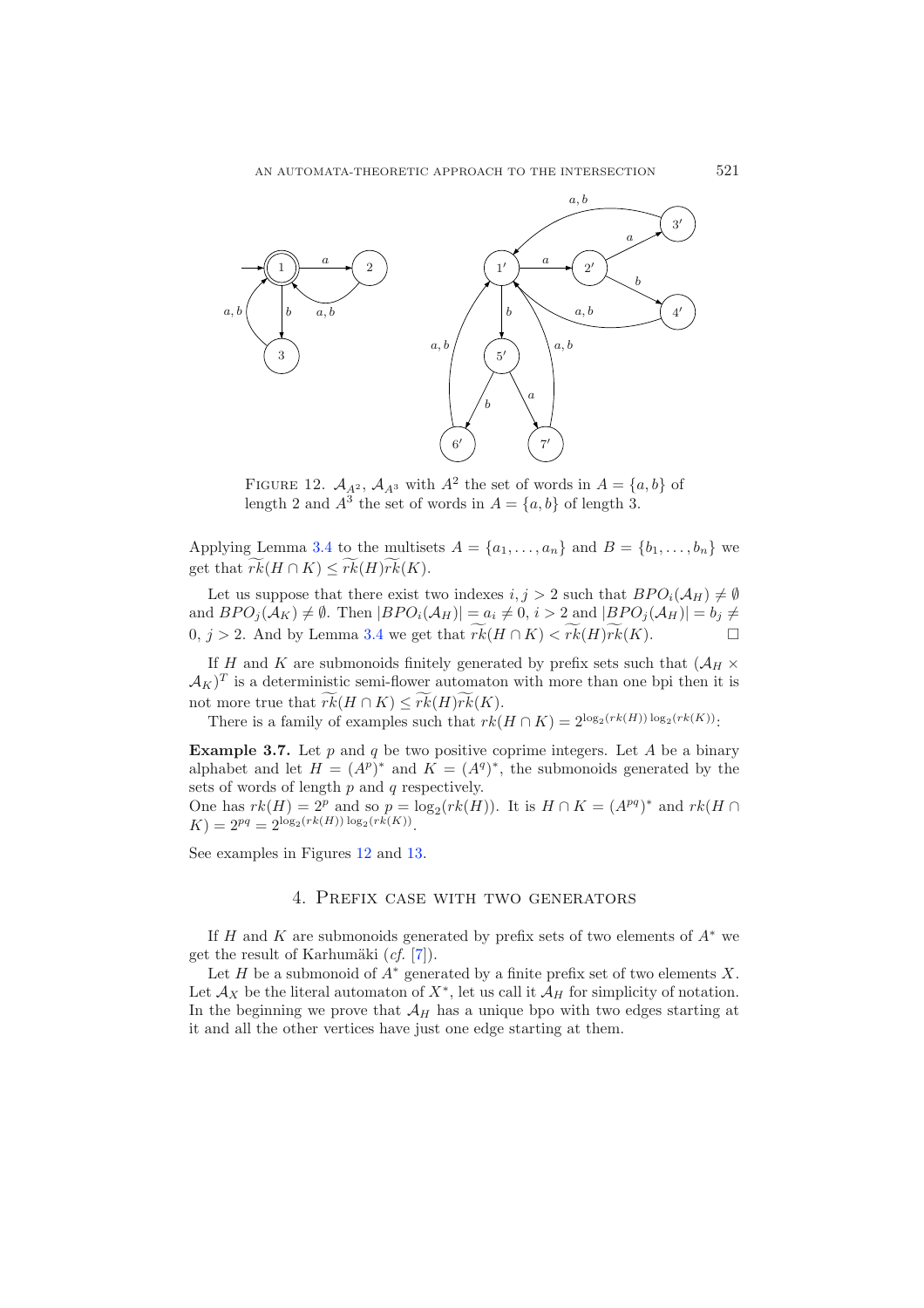

<span id="page-19-0"></span>FIGURE 13.  $A_{A^2} \times A_{A^3}$ .

**Proposition 4.1.** *Let* H *be a submonoid generated by a prefix set of two elements.* Let  $\mathcal{A}_H = (Q, 1, 1, \delta)$  *be the literal automaton of* H.

*For each*  $x \in Q$ , *it is*  $1 \leq m_x \leq 2$ *. Moreover there is at most one* x *such that*  $m_x = 2.$ 

*Proof.* Let H be a submonoid finitely generated by a prefix set of two elements  $X = \{u, v\}$ . Let  $\mathcal{A}_H = (Q, 1, 1, \delta)$  be the literal automaton of H. Since  $\mathcal{A}_H$  is monoidal then  $1 \leq m_x$ . Moreover each state has at more two edges going out from it otherwise, since  $\mathcal{A}_H$  is deterministic semi-flower, there would be three free generators for H. Finally there is at most one state such that  $m_x = 2$  otherwise there would be four free generators for  $H$ .  $\Box$ 

For the product automaton of two literal automata, associated to submonoids generated by prefix sets of two elements, it holds the following:

**Lemma 4.2.** *Let* H *and* K *be submonoids generated by prefix sets of two elements such that*  $H \cap K \neq {\varepsilon}$ *. Let*  $({\mathcal{A}}_H \times {\mathcal{A}}_K)^T = (Q, 1, 1, \delta)$ .<br>For each  $w \in Q$  it is  $1 \leq m \leq 2$ . Moreover there is

*For each*  $w \in Q$ , it is  $1 \leq m_w \leq 2$ . Moreover there is at most one vertex  $z \in Q$ such that  $m_z = 2$ .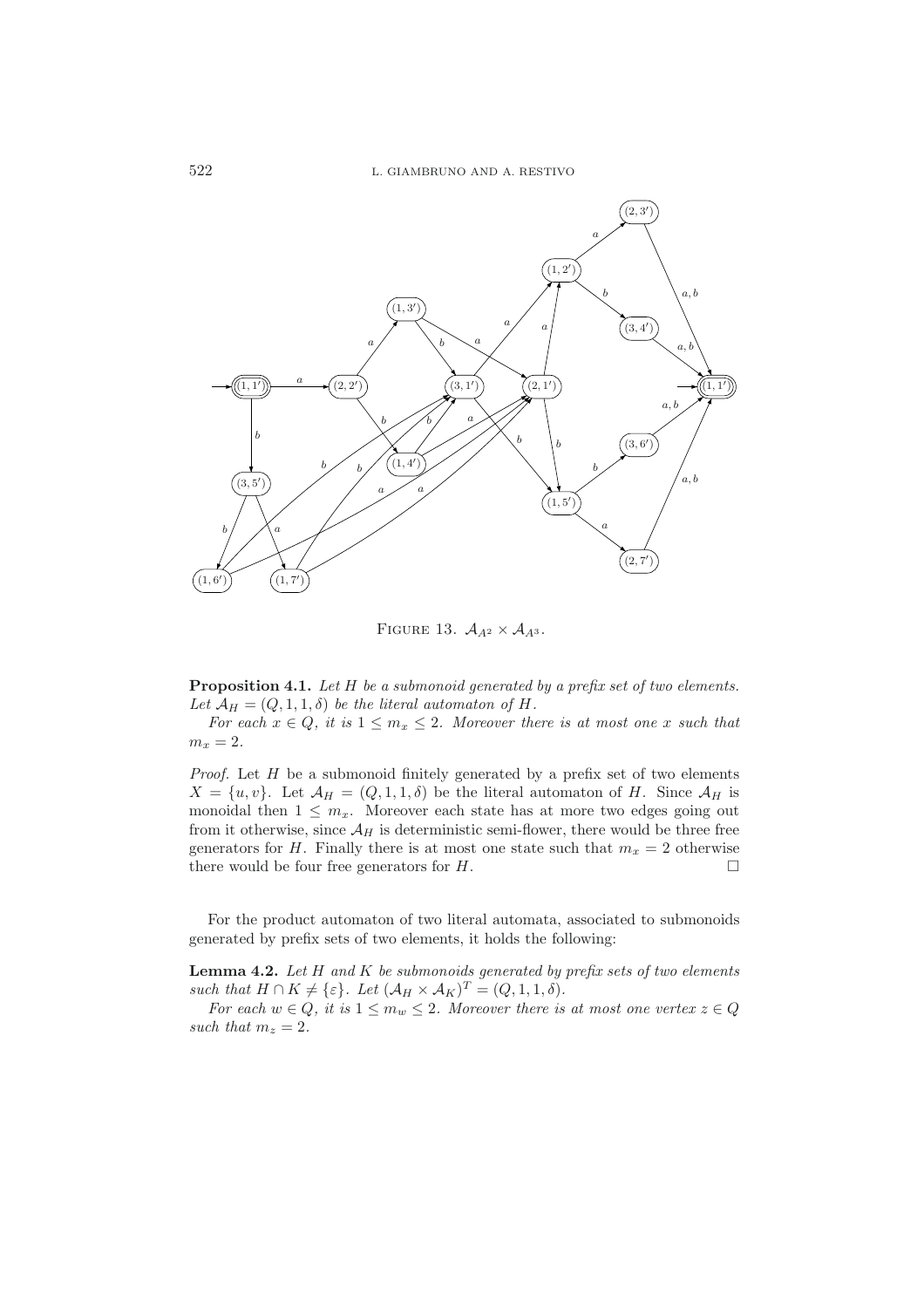*Proof.* Since  $(A_H \times A_K)^T$  is monoidal and  $H \cap K \neq \{\varepsilon\}$  then, for each  $x \in Q$ , it is  $m \geq 1$ . Let  $A = (A_H \times A_K)^T$ . Let  $a_H = |BPO_{\varepsilon}(A_H)|$  and  $b_H = |BPO_{\varepsilon}(A_K)|$ . is  $m_x \ge 1$ . Let  $\mathcal{A} = (\mathcal{A}_H \times \mathcal{A}_K)^T$ . Let  $a_i := |BPO_i(\mathcal{A}_H)|$  and  $b_i := |BPO_i(\mathcal{A}_K)|$ <br>for each  $i-1$ for each  $i = 1, \ldots, n$ .

By Corollary [3.3](#page-4-2) we have that for each  $t \geq 0$ 

$$
|BPO_{t}(\mathcal{A}^{T})| \leq \sum_{t \leq r,s \leq n} a_{r}b_{s}.
$$

By Proposition [4.1](#page-3-0) we get  $a_2 = 1$ ,  $b_2 = 1$  and for each  $s > 2$   $a_s = 0$  and  $b_s = 0$ .

For each  $t > 2$  we obtain  $|BPO_t(\mathcal{A}^T)| \leq 0$  and so, for each  $x \in Q$ ,  $m_x \leq 2$ . For  $t = 2$  we get  $|BPO_2(\mathcal{A}^T)| \le a_2b_2 = 1$  and so there is only one  $x \in Q$  such that  $m_x = 2$ .  $m_x = 2.$ 

We can now prove the result of Karhumäki  $(cf. [7])$  $(cf. [7])$  $(cf. [7])$ :

**Theorem 4.3.** *Let* H *and* K *be submonoids generated by prefix sets of two elements. Then either* H <sup>∩</sup> K *is generated by at most two elements or by a regular language of the form*  $(\alpha(\beta)^*\gamma)^*$ *, for some*  $\alpha, \beta, \gamma \in A^*$ *.* 

*Proof.* Let  $H$  and  $K$  be submonoids generated by prefix sets of two elements. Let us denote by A the product automaton  $(A_H \times A_K)^T = (Q, 1, 1, \mathcal{F}).$ 

By Lemma  $4.2$  there is at most one state in  $A$  with two edges going out from it and all the others states have only one edge going out from them.

If A has not bpo's then, by Proposition [2.6](#page-6-1) and since  $A$  is a monoidal automaton, A has not bpi's. So either  $H \cap K = \{\varepsilon\}$  or, by Proposition [2.7,](#page-7-1)  $H \cap K$  is a cyclic submonoid. In all cases  $rk(H \cap K)$  is at most one.

Let us suppose now that A has one bpo and let us denote it by x. Let p be the unique simple path from 1 to  $x$ . There is a simple path starting at  $x$  and ending at 1 since  $x$  is coaccessible, let us call it  $q$ .

By Lemma [4.2,](#page-3-1) since  $A$  is trim, it follows that there is only one simple path, different from q, starting at x and ending at a state y of  $pq$ .

If y is a state of q different from x then  $A$  is a semi-flower automaton and y is the unique bpi. Applying Theorem [3.6](#page-6-1) we get that the intersection is generated by at most two elements.

If y is a state of p different from 1 then  $A$  is not a semi-flower automaton since there is a cycle in y not visiting 1. So  $H \cap K$  is infinitely generated. Let us call  $p_1$  the prefix subpath of p ending at y and  $p_2$  the suffix subpath of p starting at y. We have that:

$$
p_1: 1 \xrightarrow{\alpha_1} y
$$
,  $p_2: y \xrightarrow{\alpha_2} x$ ,  $q: x \xrightarrow{\gamma} 1$ ,  $r: x \xrightarrow{\beta} y$ .

Let  $\alpha = \alpha_1 \alpha_2$ . We have that  $p(rp_2)^n q$ , for each  $n \geq 0$ , are the only cycles that are simple in 1. So, by Proposition [2.2,](#page-3-1) one has that  $H \cap K$  is generated by  $\alpha(\beta \alpha_2)^n \gamma$ , for each  $n > 0$ , that is the thesis for each  $n \geq 0$ , that is the thesis.

It follows trivially the same result for  $H$  and  $K$  submonoids finitely generated by suffix sets of two elements.